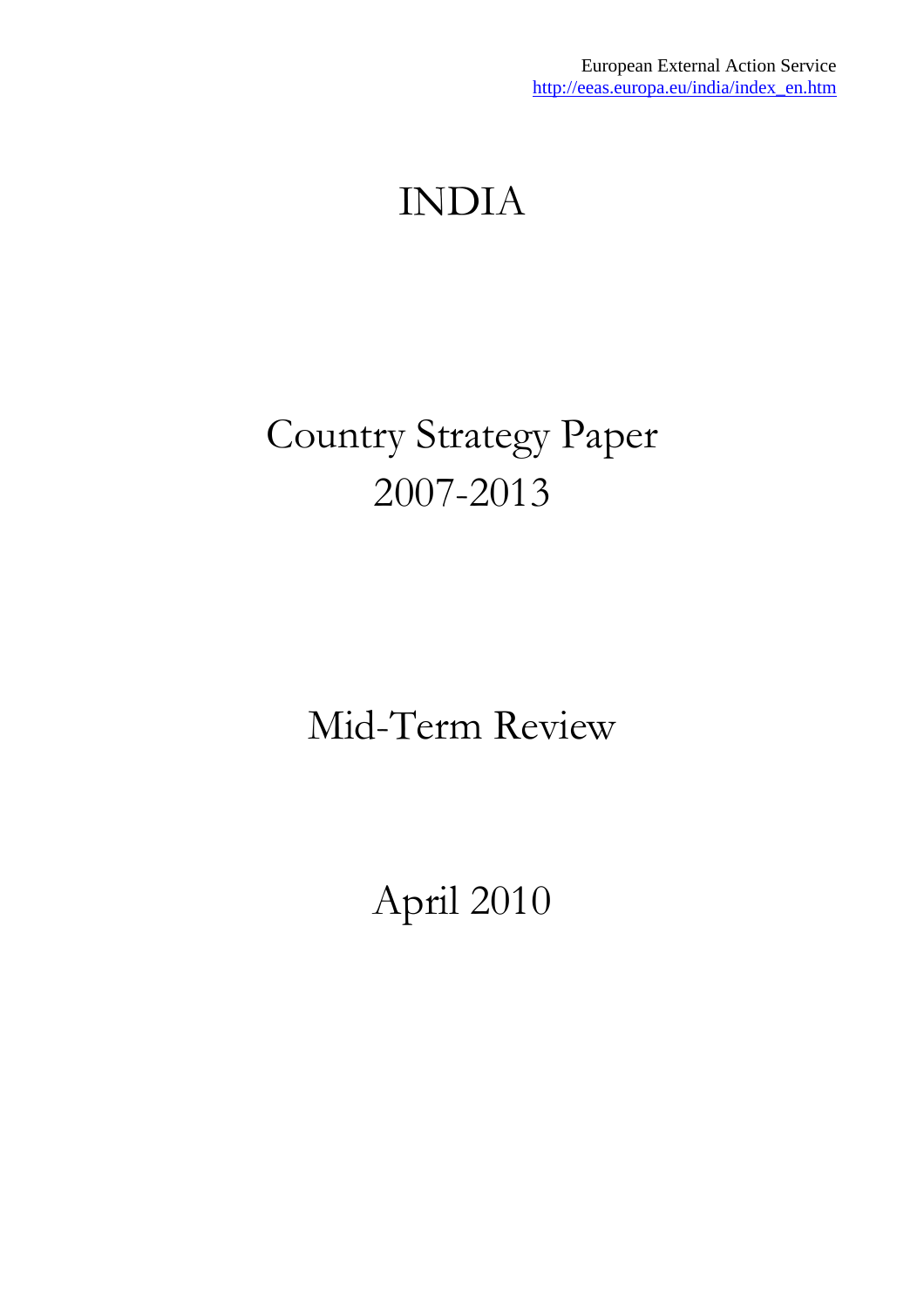#### **ACRONYMS**

| AAP          | Annual Action Programme                                       |
|--------------|---------------------------------------------------------------|
| AFD          | Agence Française de Développement (French Development Agency) |
| CII          | Confederation of Indian Industry                              |
| <b>CSP</b>   | <b>Country Strategy Paper</b>                                 |
| <b>CSS</b>   | <b>Centrally Sponsored Schemes</b>                            |
| DCI          | Development Cooperation Instrument                            |
| DEA          | Department of Economic Affairs                                |
| DfID         | Department for International Development (UK)                 |
| <b>EBM</b>   | <b>Educationally Backward Minorities</b>                      |
| EС           | European Commission                                           |
| EFA          | Education for All                                             |
| EIB          | European Investment Bank                                      |
| <b>EIDHR</b> | European Initiative for Democracy and Human Rights            |
| ESS          |                                                               |
| EU           | <b>European Security Strategy</b>                             |
|              | European Union                                                |
| <b>FAO</b>   | Food and Agriculture Organisation                             |
| <b>FDI</b>   | Foreign Direct Investment                                     |
| <b>FTA</b>   | Free Trade Agreement                                          |
| <b>FTP</b>   | Foreign Trade Policy                                          |
| GDI          | Gender Development Index                                      |
| GDP          | <b>Gross Domestic Product</b>                                 |
| <b>GNI</b>   | Gross National Income                                         |
| GoI          | Government of India                                           |
| HDI          | Human Development Index                                       |
| <b>IBRD</b>  | International Bank for Reconstruction and Development         |
| <b>IDA</b>   | <b>International Development Association</b>                  |
| IfS          | Instrument for Stability                                      |
| IP           | Indicative Programme                                          |
| JAP          | Joint Action Plan                                             |
| <b>JICA</b>  | Japan International Cooperation Agency                        |
| MDG          | Millennium Development Goal                                   |
| МIР          | Multi-Annual Indicative Programme                             |
| MoC&I        | Ministry of Commerce and Industry                             |
| MoEF         | Ministry of Environment and Forests                           |
| MoF          | Ministry of Finance                                           |
| MoHFW        | Ministry of Health and Family Welfare                         |
| MoU          | Memorandum of Understanding                                   |
| <b>MTR</b>   | Mid-Term Review                                               |
| <b>NAPCC</b> | National Action Plan on Climate Change                        |
| <b>NGO</b>   | Non-Governmental Organisation                                 |
| NHP          | National Health Policy                                        |
| <b>ODA</b>   | Overseas Development Aid                                      |
| PM           | Prime Minister                                                |
| PPP          | Public Private Partnerships                                   |
| <b>RMSA</b>  | Rashtriya Madhyamik Shiksha Abhiyan                           |
| SPP          | State Partnership Programme                                   |
| SSA          |                                                               |
|              | Sarva Shiksha Abhiyan                                         |
| <b>UNDP</b>  | United Nations Development Programme                          |
| <b>UPA</b>   | United Progressive Alliance                                   |
| <b>VET</b>   | Vocational Training and Education                             |
| <b>WB</b>    | World Bank                                                    |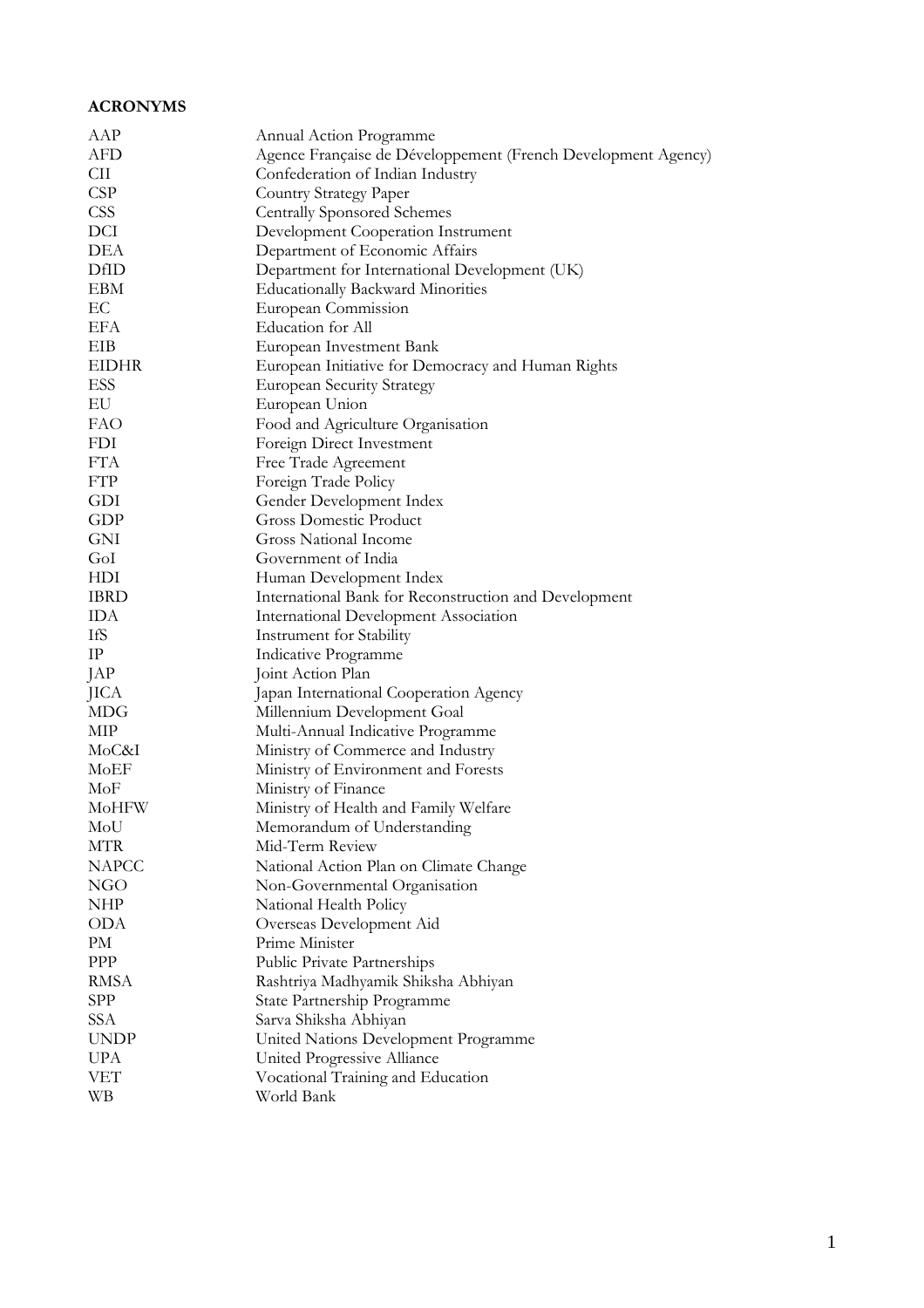## Part 1: Executive Summary

With steady economic growth and integration into the world economy, in the last few years India has moved from the low-income to the lower-middle income group in the World Bank's classification of countries based on 2008 per capita gross national income (GNI). Today India, with its 1.1 billion citizens, makes up one sixth of the world's population, the twelfth largest economy in the world in terms of 2008 GNI but also nearly one third of the world's poor. The UNDP human development index (HDI) for India was at 0.69 in 2006, placing it 132nd out of 179 countries. Therefore, if the millennium development goals (MDGs) are to be met by 2015, considerable efforts remain to be made on poverty alleviation but also on the social sectors to make growth more inclusive.

Along with increasing social disparities, economic growth in India has also been accompanied by increasing degradation of natural resources. Given India's high vulnerability to climate change and the significant share of its economy heavily dependent on natural resources, environmental sustainability and climate change may well be the next greatest challenge along India's development path.

In terms of worldwide commitments with an impact on development policy, the EC has focused in the past on a number of priorities such as climate change, security matters, including the fight against terrorism and organised crime, and migration. On a bilateral basis, a number of agreements have been concluded or are being negotiated between India and the EU, including an EU-India Bilateral Broad-Based Trade and Investment Agreement, also referred to as a Free Trade Agreement (FTA), the revised Joint Action Plan (JAP), the Joint Work Programme on Climate Change, Clean Development and Energy and the Joint Declarations on education, on multilingualism and on culture.

The first three years of EC-India cooperation under the 2007-2013 CSP have brought good progress with support for the social sectors but delays in implementation of the EC cooperation programmes under the second priority, 'JAP implementation'.

A total of **€ 260 million** was envisaged for the MIP for 2007-2010. The following action is planned in the two main priority areas:

- Priority 1: Help India meet the millennium development goals by providing budget support for the social sectors (health and education). Priority 1 received 70% of the MIP 1 funds or € 180 million, of which € 110 million (61%) went to health sector reform and €70 million (39%) to education sector reform.
- Priority 2: Support implementation of the EU-India Joint Action Plan to flank India's pro-poor sector reform policies and dialogue in economic reform, civil society, culture and academic areas. Priority 2 received 30% of the MIP 1 funds or  $\epsilon$ 80 million. Projects under the Joint Action Plan include support for economic sector dialogues and for cultural, civil society and academic exchanges (see Annex 1 for details).

The proposed indicative allocation under the MIP for 2011-13 is **€ 210 million,** broken down as follows:

| <b>Sector</b>                                                                                                                            | Indicative allocation<br>(as a % of total IP) |
|------------------------------------------------------------------------------------------------------------------------------------------|-----------------------------------------------|
| Priority 1 — Support for Social Sectors (Education and Health)<br>1.1. Support for Primary Education, Secondary Education and Vocational |                                               |
| Training/Education<br>1.2. Support for Health-related MDGs                                                                               | €150-180 million                              |
| Priority 2 — Support for Implementation of the Joint Action Plan                                                                         | $(70-85\%)$                                   |
|                                                                                                                                          |                                               |
| 2.1. Higher Education — Erasmus Mundus (India Window III)<br>2.2. Energy and Environment                                                 | €30-60 million<br>$(15-30\%)$                 |
| 2.3 Trade Related Technical Assistance <sup>1</sup>                                                                                      |                                               |

<sup>1</sup> To be revisited in light of the progress made in the bilateral trade negotiations for an FTA.

 $\overline{a}$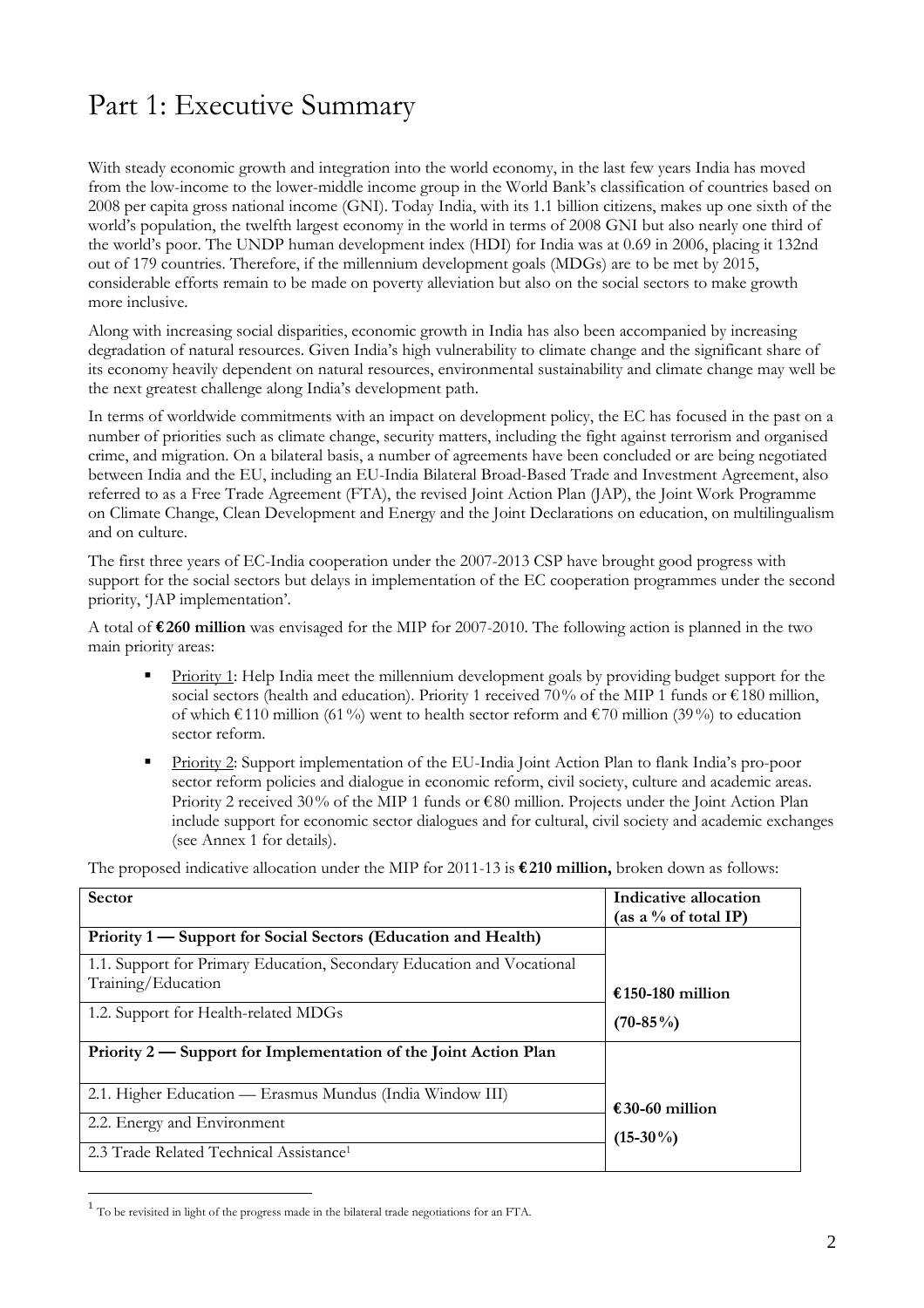Recent developments in India combined with the mid-term review (MTR) consultations conducted with the Government, civil society, the donor community and other stakeholders confirm that the EC response strategy for 2007-2013 responds adequately to India's development challenges, that the strategy is still valid and that the fields of activity are still relevant.

It can therefore be concluded that only minor adjustments are required to the Country Strategy Paper (CSP) for India for 2007-2013 and that the Multi-annual Indicative Programme (MIP) for 2007-2010 will continue to respond to India's development challenges by means of a two-pronged approach:

- Priority 1 Assist India with meeting the MDGs by providing support to the social sectors;
- Priority 2 Support implementation of the Joint Action Plan (JAP) with a view to supporting India's pro-poor and sustainable development.

The proposal is that the MIP for India for 2011-13 should focus more on priority 1 and support for the social sectors (between 70%-85% of the total allocation), as requested by the Government of India (GoI). Priority 2 should focus on a limited number of sectors such as higher education, energy and the environment, where policy dialogue between the EU and India is in progress in the context of the JAP and which are highly relevant to achievement of the MDGs and the targets set in the 11th Five-Year Plan.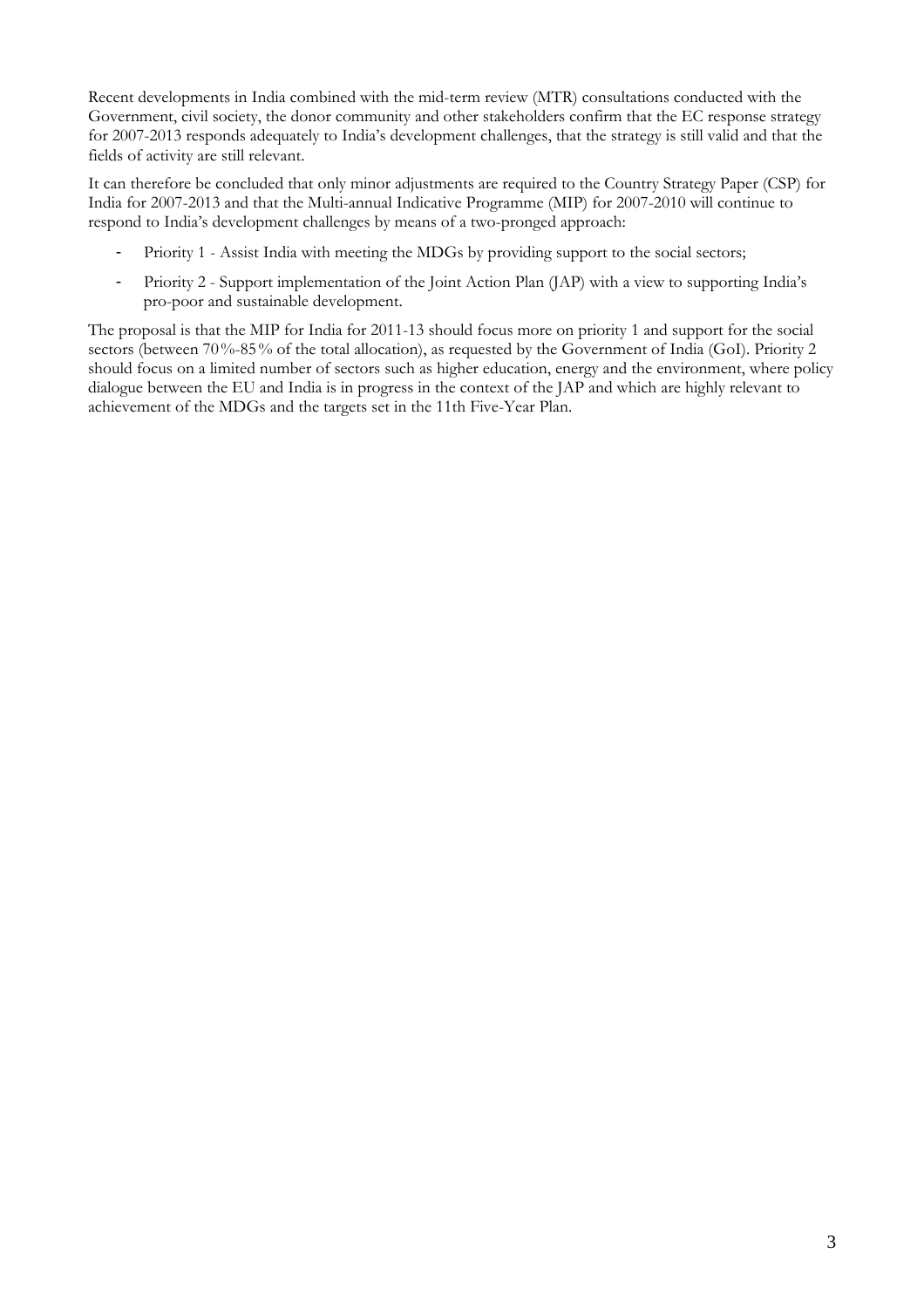### Part 2: Mid-Term Review of the Country Strategy for 2007- 2013

#### **1. Main political, economic, social and environmental developments**

#### Political situation

India is a functional multipartite democracy. Its political situation has been remarkably stable over the last decade, punctuated by successful coalition Governments led alternately by the two largest national parties, the Bharatiya Janata Party and the Congress Party, since June 2004. The 2009 general elections, which renewed the mandate of the incumbent Congress-led United Progressive Alliance coalition, ensured the continuity of reform programmes initiated during the UPA's first mandate (2004-2009). In this context, sectoral reforms and allocations to specific target groups were given priority in the 2009-10 budget.

India, like the rest of the world, has not escaped the consequences of the economic and financial downturn, though the slow pace of reforms in the financial sector has insulated the country from the worst of its effects. Security issues are a major concern. Recent years have seen an increase in terrorist attacks on Indian soil, the highest profile attack striking Mumbai in November 2008. Maoist insurgency, instability in the north-east and a volatile situation in Kashmir have also kept security issues high on the agenda of the Indian Government. An island of stability and democracy, India is increasingly called on by the international community to take greater responsibility in South Asia. On the international stage, it plays an influential role in a number of regional and multilateral fora.

As global players, India and the EU both face common challenges. In 2005, the Joint Action Plan (JAP) was formulated to implement the multi-dimensional EU-India Strategic Partnership. Reviewed in 2008, it aimed to cement the political architecture of the existing bilateral relationship by strengthening dialogue and consultation mechanisms. In its present shape the JAP focuses on areas such as democracy and human rights, peace-building and post-conflict assistance, regional cooperation, non-proliferation and the fight against terrorism and organised crime. Institutional and civil society frameworks and mechanisms, including parliamentary, academic and civil society exchanges, the annual EU-India human rights dialogue, the EU-India Civil Society Round Table, cultural cooperation and dialogues on migration and consular issues, are all significant aspects of the EU-India dialogue. New formats for dialogue have been opened up by India's membership of the Asia-Europe Meeting (ASEM) and the EU's observer status at South Asian Association for Regional Cooperation (SAARC) summits.

#### Economic situation

While India has become one of the world's fastest growing economies with an average growth rate of 8.8% in the last five years (2003-04 to 2007-08), the global financial crisis has not left the country unscathed: in 2008-09 economic growth decreased to 6.7%. India's growth slowed markedly in 2009, reflecting lower industrial production, decreasing consumer demand, negative exports, a decrease in services activities and diminished business dynamism. However, the Government of India is quite confident that the Indian economy will remain relatively resilient to the global slowdown, with the support of well-functioning financial markets and sound macro-economic indicators such as increasing domestic savings, robust internal demand, lower inflation and comfortable foreign exchange reserves coupled with the impact of the Government's fiscal and monetary action. As highlighted by the Minister of Finance at the presentation of the 2009-2010 budget in July 2009, the GoI will focus on the following short- and medium-term priorities: (1) lead the economy back to the high GDP growth rate of 9% per annum at the earliest opportunity; (2) deepen and broaden the agenda for inclusive development; (3) re-energise government and improve mechanisms for delivering high-quality public services, security and the rule of law to all citizens with transparency and accountability.

The structure of India's economy has changed significantly over the last ten years and the services sector has become a major part of the economy with a share of over 50 %2 of GDP. The share of goods trade in GDP increased to over 35 % in 2007-08 from 23.7 % in 2003-043, reflecting the continuing integration of the Indian economy with the rest of the world. The rapid growth of the economy from 2003-04 to 2007-08 also made India an attractive destination for foreign capital inflows and net capital inflows, which increased from 1.9 % of GDP in 2000-01 to 9.2 % in 2007-08. The GoI's trade policy stated in India's first integrated foreign trade policy (FTP), covering the period 2004-09, focused on two major objectives: (a) to double the country's share of global

 $\overline{a}$ 2 Economic Survey 2008-2009 — See GDP per industry[: http://indiabudget.nic.in/es2008-09/chapt2009/tab13b.pdf.](http://indiabudget.nic.in/es2008-09/chapt2009/tab13b.pdf) 3 Economic Survey 2008-2009.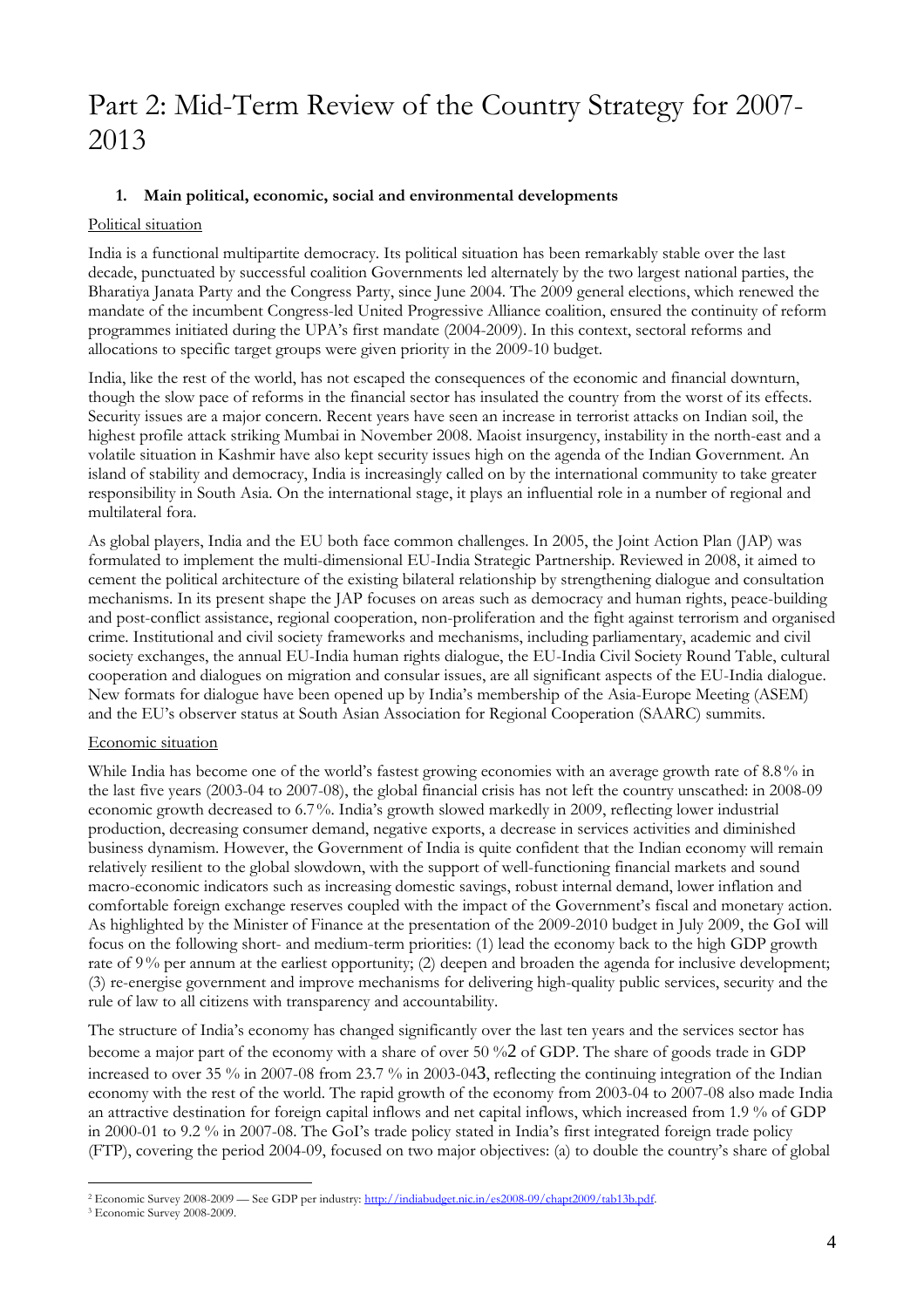goods trade within five years and (b) to use trade expansion as an effective instrument for economic growth and job creation4. Key strategies adopted to implement this policy include trade liberalisation, simplification of procedures, reduction of transaction costs and facilitation of development of India as a global hub for manufacturing, trading and services. In fact, despite the liberalisation process, India's trade arrangements and regulatory environment still remain comparatively restrictive: in 2009 the World Bank ranked India 122nd (out of 181 countries) in terms of ease of doing business, slightly lower than in 2008 (when it was ranked 120th).

A particular feature of India's development has been the rise of technology intensive sectors such as ITC. Building on skills in the English language and a long-standing cultural tradition in mathematics and related areas, Indian ICT became a cornerstone of the innovation system and a key node in a global ICT-related value chain.

#### Social situation

With this steady economic growth and integration into the world economy, in the last few years India has moved from the low-income to the lower-middle income group in the World Bank's classification of countries based on 2008 per capita gross national income (GNI). Today India, with its 1.1 billion citizens, makes up one sixth of the world's population, the twelfth largest economy in the world in terms of 2008 GNI but also nearly one third of the world's poor. The UNDP human development index (HDI) for India was 0.69 in 2006, placing it 132nd out of 179 countries<sup>5</sup>.

Inclusive growth and poverty alleviation is one of the main objectives of the Government's development strategy. The GoI's poverty rate estimates point to 27.5% of the population living below the nationa[l poverty](#page-0-0)  [line i](#page-0-0)n 2004–2005 compared with an estimated 36% in 1993-19946. However, poverty alleviation still varies widely from State to State, with some having one third or more of the population below the national poverty line as, for example, in Madhya Pradesh (38.3%), Uttarakhand (39.6%), Jharkhand (40.3%), Chhattisgarh (40.9%), Bihar (41.4%) and Orissa (46.4%)7. Despite a steady reduction in the proportion of the population below the national poverty line, the absolute number of poor has increased, in particular due to population growth. The World Bank's latest estimates indicate that the number of poor with an income under US\$1.25 a day increased from 421 million in 1981 to 456 million in 2005 (i.e. 42% of the total population). Therefore, if the MDGs are to be met by 2015, considerable efforts will have to be made on poverty alleviation.

Economic growth has also been distributed unevenly between economic sectors, with rural areas lagging behind and suffering from a structural agricultural crisis. Low incomes and inadequate productivity growth combined with low market prices and lack of access to credit on reasonable terms have increased rural distress, fuelling rural migration and vulnerability and compromising food security in rural areas. With around 60% of India's labour force employed in agriculture, one key challenge for the Indian Government is to support rural development by promoting productivity growth, land distribution and water management/irrigation reform, access to credit and food security in rural areas.

In the field of education, although India has made good progress on extending access to education, the national adult literacy rate (as a percentage of 15 year olds and above) is still only 65.28 and even lower among vulnerable and marginalised groups. Sarva Shiksha Abhiyan, the education for all campaign launched in 2000, has contributed to making elementary education accessible to all. According to the Ministry of Human Resources Development, fewer than 5 million children aged between 6 and 14 now remain out of school, the vast majority of them from marginalised social groups. However, the challenge remains to reduce drop-out rates, improve the quality of education and provide access to universal secondary education. It is estimated than less than 40% of Indian adolescents attend secondary schools9, pointing to a high drop-out rate after primary education.

In health, wide gaps remain in areas such as nutrition, maternal and child mortality, HIV/AIDS, access to clean drinking water and basic sanitation facilities. Approximately 60.7% of India's children under 5 years old are stunted<sup>10</sup>, ranking India first in the world in terms of undernourished children. MDG indicators show that 89% of the population has access to water, but only 28% to proper sanitation facilities. The GoI estimates that around 50 million people have no access to latrines in urban areas and resort to open defecation, which, together with the lack of drainage/sewage networks and infrastructure to treat wastewater, poses a significant public

 $\overline{a}$ 

<sup>4</sup> WTO Trade Policy Review — India, 2007.

<sup>&</sup>lt;sup>6</sup> Poverty estimates for 2004-05, Planning Commission, Government of India, March 2007: the poverty line used is monthly per capita consumption expenditure below Rs 356.35 for rural areas and Rs 538.60 for urban areas.

<sup>7</sup> Poverty estimates for 2004-05, Planning Commission, Government of India, March 2007. 8 UNDP Statistical Update 2008.

<sup>9</sup> World Bank.

<sup>10</sup> UNICEF – Tracking Progress on Child and Maternal Nutrition, 2009.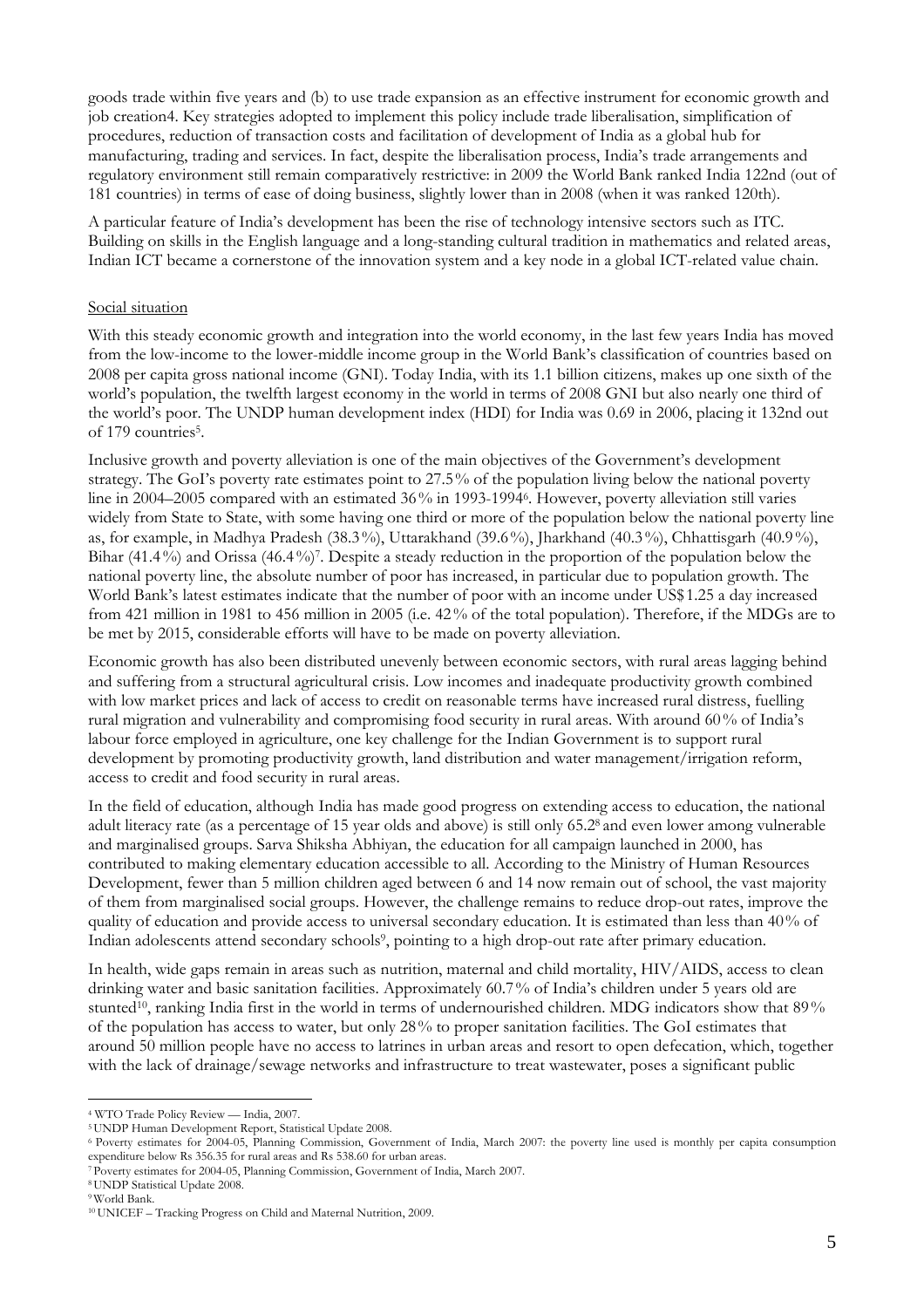health and environmental challenge to Indian society and the Indian economy. The Government has put in place several centrally funded schemes, including the National Rural Health Mission to improve basic healthcare delivery systems by focusing on sanitation, water and nutrition, thus supporting provision of effective healthcare to the rural population with a special focus on 18 States, which have poor public health indicators and/or weak infrastructure. However, substantial efforts are needed to solve the systemic problems in the health and sanitation sector, such as the shortage of trained personnel and medicines, inadequate supervision/monitoring and financing of health services and poor infrastructure.

An essential part of India's health reform efforts has been establishment of the National Rural Health Mission (NRHM). It promotes vertical integration of health and family welfare programmes, addressing determinants of health, adopting a sector-wide approach and subsuming key national programmes such as Reproductive and Child Health (RCH II), the National Disease Control Programmes (NDCP) and the Integrated Disease Surveillance Project (IDSP). The NRHM also provides a means of mainstreaming traditional indigenous healthcare practices (ayurveda, yoga, unani, siddha and homeopathy or 'AYUSH') and the national HIV/AIDS control programme. The NRHM provides for appointing an accredited social health activist (ASHA) in each village and for strengthening public health infrastructure, including mobile clinics to reach out to the rural poor and marginalised communities. It emphasises involvement of the non-profit sector, especially in under-served areas. Converging the public health approach with primary healthcare has been one of the primary objectives of the NRHM. Another is genuinely to empower and support Panchayati Raj institutions to manage, administer and be accountable for health services at community level. Key aspects of the reform are decentralisation and devolution of budgeting and financial management to the State level, with the role of the national government changing from service-provider to regulator and auditor, and promoting a partnership with the private sector. The 11th Five-Year Plan places the emphasis, first, on integrated district health plans and, second, on blockspecific health plans with a view to improving primary healthcare systems. These plans will ensure the involvement of all health-related sectors and emphasise partnerships with NGOs. The NRHM is already looking after the rural areas. The next step should be to extend this to turn it into a 'Sarva Swasthya Abhiyan' that also covers the health needs of the urban poor, especially slum-dwellers.

Another key challenge for the Indian Government is the human resource development required to create employment opportunities for a relatively young working population. Today, India still faces a shortage of skilled labour and a strong mismatch between demand for skills and supply. The workforce is increasing and this labour force entering the labour market needs to be educated and to develop skills in line with the demands of the employers. Presently, nearly 44% of India's labour force is illiterate, only 17% has secondary schooling, enrolment in higher education is about 11% and under 40% of its graduates find employment<sup>11</sup>. To improve the situation, the technical/vocational training systems need to be reformed to improve access and quality while securing the involvement of the private sector in bringing curricula into line with the needs of the labour market and increasing the chances of placement.

In addition, special attention is required to provide equal opportunities for vulnerable social groups, including women, scheduled castes and tribes and disabled people, who still have the worst indicators in terms of income, health and education and face extreme levels of social exclusion. Discrimination on grounds of sex, ethnic, tribal or indigenous background, religion, social origin and sexual orientation is still a reality in India. The level of integration of some of the most vulnerable groups is dire12. In this context, the recent establishment of the Ministry for Minority Affairs is a big step forward. In terms of the gender development index (GDI) for 2007/2008, India ranks only 128th out of 177 countries on the basis of their GDI value, with 0.59113.

Therefore, the challenges in India remain reducing poverty levels further, making growth more inclusive and expanding the benefits of economic growth to regions, sectors and social groups which are lagging behind. India's 11th Five-Year Plan (2008-2012) provides a comprehensive medium-term strategy to address such challenges and achieve 'faster, more broad-based and inclusive growth'. Key elements of the Government's strategy to promote this fast and inclusive growth are: to provide the vulnerable groups of the population with access to basic public services such as education, health and sanitation; to regain agricultural dynamism; to increase manufacturing competitiveness; to develop human resources; to protect the environment; to improve rehabilitation and resettlement practices; and to improve governance.

 $\overline{a}$ 

<sup>11</sup> World Bank.

<sup>12</sup> UN Human Rights Council, Report of the Working Group on the Universal Periodic Review — India, 23 May 2008, UN Doc. A/HRC/8/26.

<sup>13 2007/2008</sup> Human Development Report, UNDP, 2008.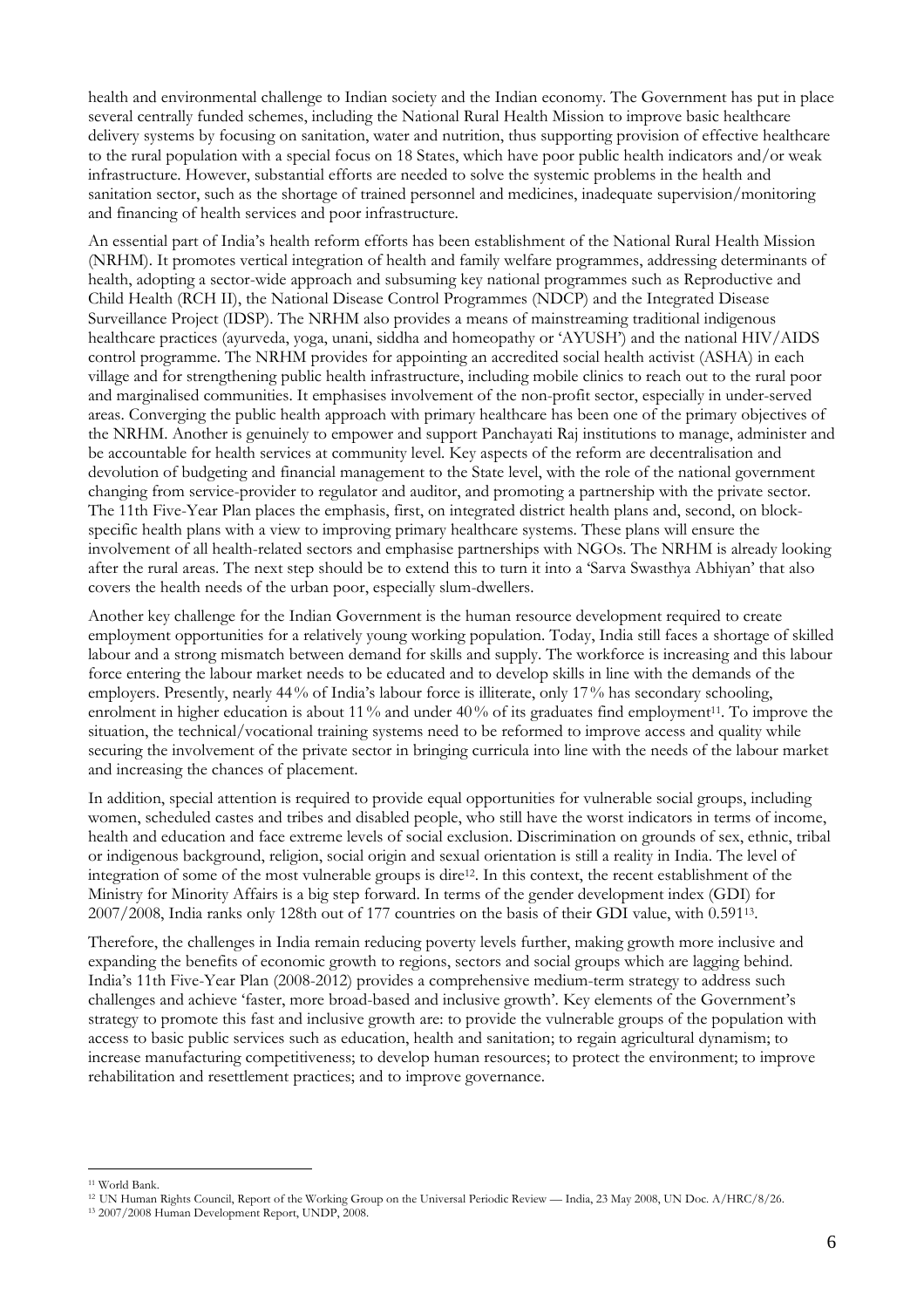#### Environmental and energy trends

Economic growth in India has been accompanied by increasing consumption and degradation of natural resources (soil, energy, water and forests) and growing pollution. Given the high population density, vulnerable ecology, extreme climate and significant share of the economy heavily dependent on natural resources, environmental sustainability and climate change may well be the next greatest challenge along India's development path. To sustain high economic growth and achieve universal access to electricity, the Government estimates that India would need to increase its primary energy supply by three to four times and its electricity supply by five to seven times. Investment in electrification, infrastructure and industrialisation to sustain economic growth will have a significant environmental impact, unless this is mitigated by relevant environmental policies. Stress on environmental resources will also be exacerbated by India's vulnerability to climate change. With natural resources scarce and climate change jeopardising future development prospects, it is becoming crucial for the GoI to ensure sustainable economic growth in a way that preserves natural resources. Natural resources protection and climate change mitigation and adaptation will not only be a condition to ensure longterm economic growth but also a major factor in reducing poverty and improving public health, by providing citizens and in particular the poor, with better access to electricity and water, improved waste treatment and sanitation, safe drinking water and less contaminated soil for agriculture

The GoI's 11th Five-Year Plan emphasises that the national development agenda should give priority to sustainable development as part of the country's growth strategy. In order to meet the objectives of the 11th Five-Year Plan, the Indian Government has set out a broad strategy to promote sustainable development and efficient management of resources, to mainstream environmental issues and to reform the institutional framework and identified a series of priority measures and policies. One of the latest initiatives to promote a sustainable development strategy is the National Action Plan on Climate Change (NAPCC) released in June 2008 which focuses on eight priorities: (i) solar energy; (ii) enhanced energy efficiency; (iii) sustainable habitat; (iv) conserving water; (v) sustaining the Himalayan ecosystem; (vi) a 'green India'; (vii) sustainable agriculture; and (viii) a strategic knowledge platform for climate change.

#### **2. New EC/EU policy objectives and commitments**

Amongst worldwide EU/EC commitments with an impact on development cooperation with India, the following priorities should be highlighted:

- Mitigating **climate change** as a key priority, with the objective of limiting temperature rises to not more than 2°C in comparison with the pre-industrial era. In this context, the EU has made a firm unilateral commitment to reduce its greenhouse gas emissions by at least 20% by 2020 and proposed to go as far as 30% if comparable efforts by other major emitting countries can be shown. Climate change will have a serious impact on India, with about one third of its landmass already prone to drought or flooding. India is home to a number of climate hotspots, such as the fragile Himalayas, the biodiverse Western Ghats, the vast coastal areas and the prolific agricultural lands of the Gangetic plains. Adaptation is a massive challenge. While India is unlikely to make binding commitments as far as emissions are concerned in the short to medium term, the country will have to focus on water management and conservation, controlling demand for groundwater and strengthening support for agricultural research and extension to promote sustainable modes of dry-land farming. In recent years the Indian Government has shown growing awareness of the serious impact of climate change on India. Positive steps have included adoption of a National Action Plan and establishment of a National Council on Climate Change, reporting directly to the PM of India. India was among the countries that negotiated the Copenhagen Accord of December 2009 which commits to provide nationally appropriate mitigation actions and report regularly on progress towards achieving them, as part of the monitoring and verification process.
- Strengthening cooperation on **security** matters, including the fight against terrorism and organised crime: both the European Consensus and the European Security Strategy (ESS) have identified security and development as key complementary aspects of the EU's relations with partner countries. The ESS argues for an integrated and coherent approach to security issues, security being a precondition for development. The fight against terrorism is increasingly shaping the political dialogue between the EU and partner countries. The Mumbai attacks in November 2008 once again exposed India's vulnerability to terrorist attacks and cooperation between the EU and India on counter-terrorism is likely to be stepped up.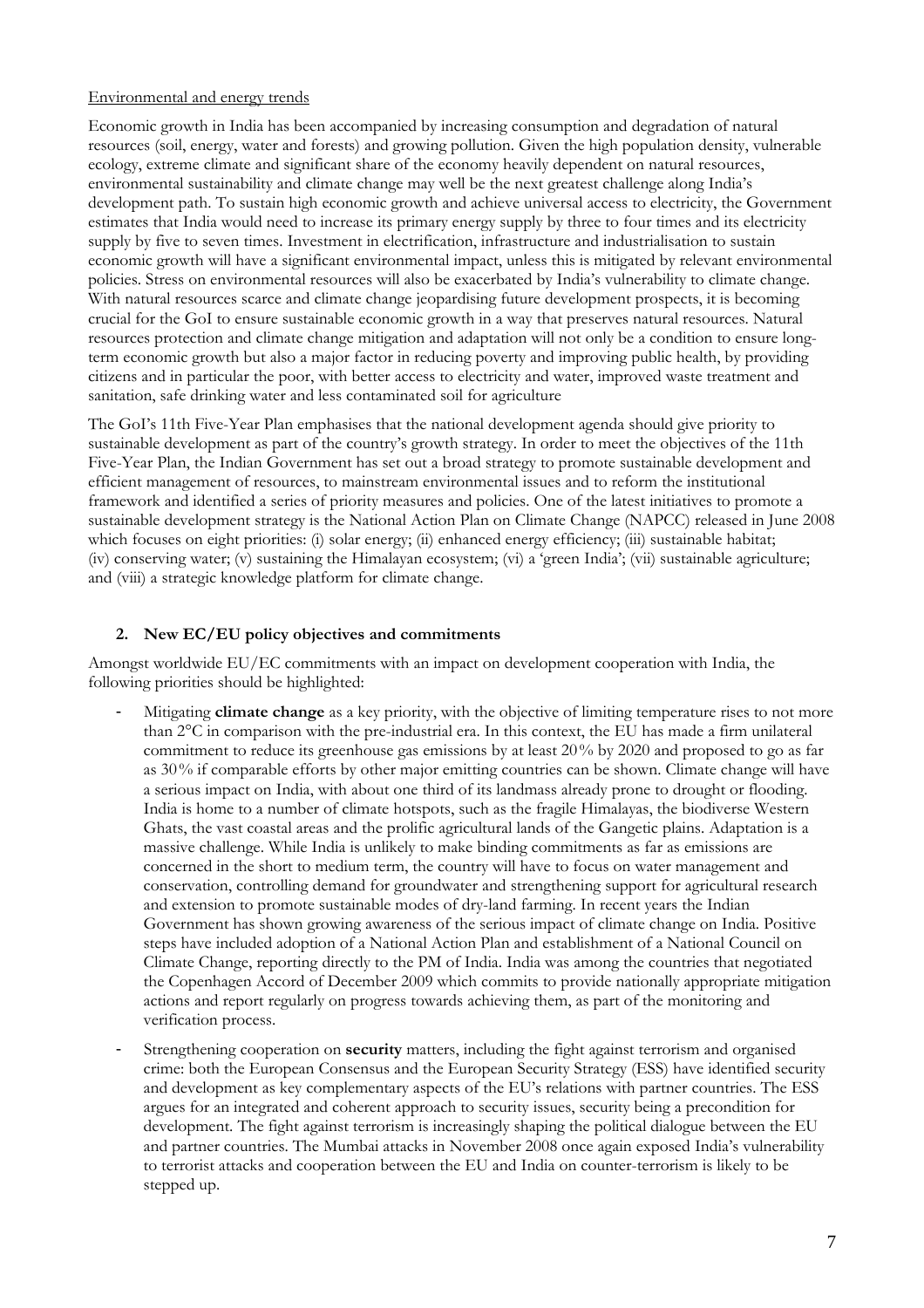- The EU is continuing to foster a comprehensive approach to management of **migration** flows, aiming at striking a balance between security and the basic rights of individuals. In response to the Council Conclusions on migration and development of May 2003, the Commission gave a political commitment to integrate migration issues into the Community's relations with partner countries, including developing countries and transition economies. India remains a major source of highly skilled migrant workers. Much of the country's migration flows to Europe is unregulated, with the UK as the prime final destination. The recent approval of the EU blue card is expected to facilitate access to the European labour market and will be especially relevant to India.
- In the field of **development cooperation**, the EC has also undertaken a number of initiatives and commitments in recent years, which need to be taken into account during the 2011-2013 programming period, including the EU Code of Conduct on Division of Labour, the new ICI+ Regulation and the Backbone Strategy. The new mandate from the European Investment Bank to be active in India also needs to be taken into account.

On a bilateral basis, a number of agreements have been concluded or are being negotiated between India and the EU:

- Negotiations on a **Free Trade Agreement (FTA)** are under way between the EU and India and one of the priorities on both sides is to make sure enough capacity is available to implement a future FTA.
- The **Joint Action Plan (JAP)** agreed during the 9th EU-India summit held in Marseille on 29 September 2008 confirms the priorities of the 2005 JAP and expands the cooperation to a number of areas, including peace promotion and security, sustainable development, research and technology and cultural exchanges.
- At the Marseille summit the EU and India also adopted a comprehensive **Joint Work Programme on Climate Change, Clean Development and Energy**, which contains a list of specific cooperation activities covering the key areas of the environment, research and energy.
- The EU and India are currently negotiating agreements concerning the interoperability between the European Satellite Radionavigation Programme **GALILEO** and the Indian Regional Satellite Radionavigation System, IRNSS. The political agreement on this cooperation was proposed to India in November 2009 and a reply is awaited. The technical agreement is likely to be adopted in 2010.
- A number of **Joint Declarations** have been agreed or are being discussed with the Indian Government, including one on education (signed), one on multilingualism (signed) and one on culture (on which full agreement has yet to be reached).
- An **Agreement for Scientific and Technological Cooperation** and a **Cooperation Agreement** between Euratom and India in the field of fusion energy research are under negotiation.

These policy objectives and commitments are, and will continue to be, tackled directly or as cross-cutting issues in action under the DCI or the complementary financial instruments to which India is eligible.

#### **3. Results, performance and lessons learned**

 $\overline{a}$ 

The overall objective of the 2007-2013 CSP is to support India in its development process and its efforts to attain the MDGs. To achieve this, the 2007-2013 CSP proposed a two-pronged approach focusing on:

- Priority 1 Assist India with meeting the MDGs by providing budget support to the social sectors (health and education);
- Priority 2 Implement the EU-India partnership by means of an ambitious Action Plan with a view to supporting India's pro-poor sectoral reform policies, promote dialogue in areas of mutual interest and enhance economic cooperation.

A comprehensive evaluation of cooperation between the EC and India over the period 1991 to 2005 was conducted in 200514. It reached the following conclusions:

1. The project-based approach was gradually replaced by a more strategic process, in which sectoral policies took centre stage. This shift to sectoral support facilitated a qualitative improvement in the

<sup>&</sup>lt;sup>14</sup> Evaluation of the Commission's Support to the Republic of India, Final Report, September 2008.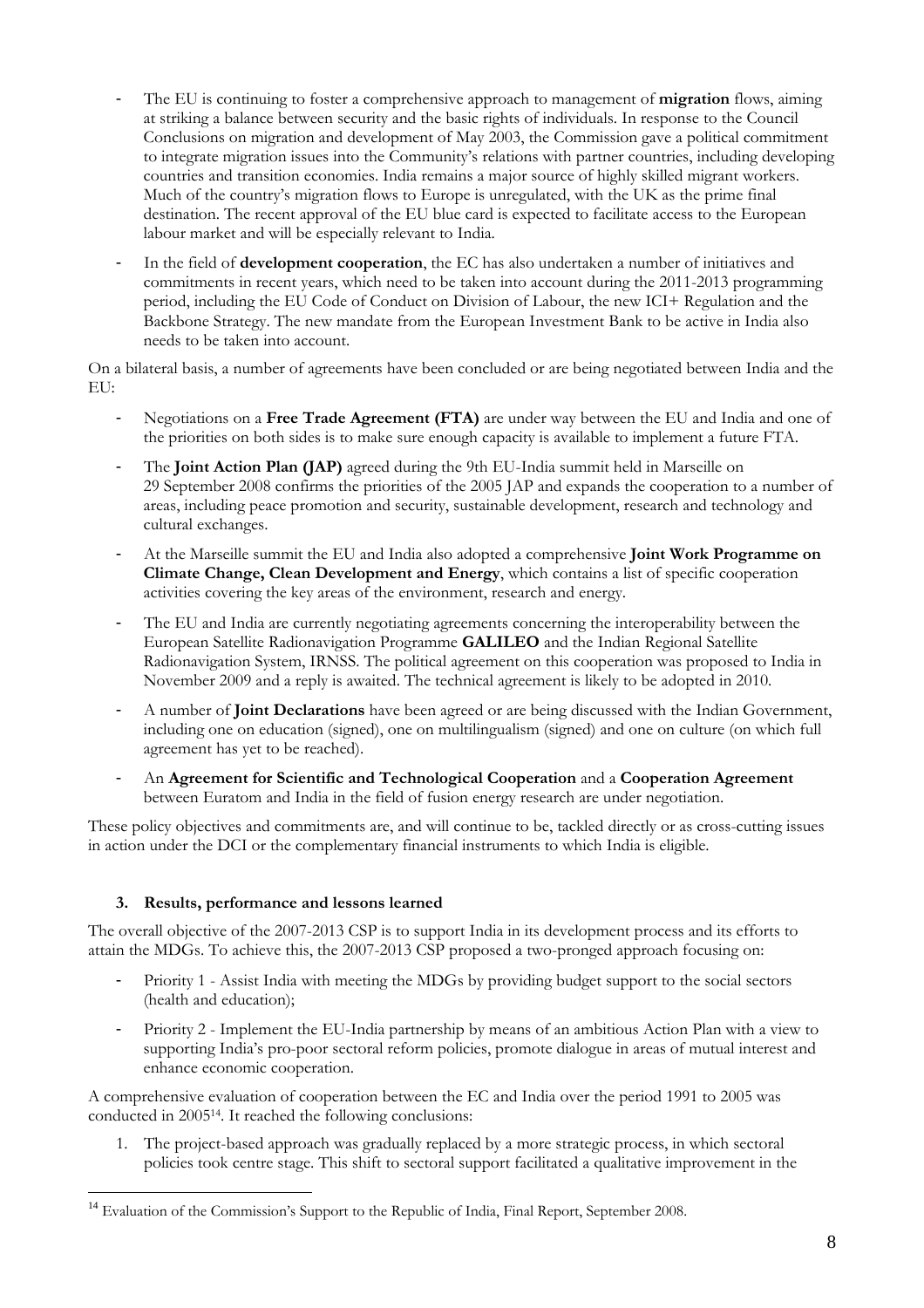ongoing dialogue on development cooperation between the EC and India. However, this sector-specific support did not contribute significantly to the ongoing political, administrative and financial decentralisation and devolution of powers to the locally elected bodies.

- 2. There is limited but robust evidence of the impact of EC support for social sectors and, hence, of the effectiveness of poverty reduction: enrolment and access to education have improved, albeit with mixed results in terms of governance and gender disparities. EC support for the Health and Family Welfare Programme has been successful in assisting the decentralisation of State and district health services. However, very little attention has been paid to explicit pro-poor planning.
- 3. The phasing-out of rural development and stand-alone environmental projects (which have a limited impact) was an appropriate policy decision. More recent programmes and projects to promote crosscultural economic cooperation and academic/scientific exchanges were deemed highly appropriate responses to the increasing diversity and maturity of EU-India relations. These measures have the potential for high and sustainable visibility.

The evaluation recommended that the EC should give priority to improved governance and accountability in its work in the two social sectors granted the majority of the support and use its leverage capacity to facilitate structural reforms. Furthermore, the EC should sharpen the focus on support for public providers of social services since, in both health and education, the private sector is playing a growing role. This issue should be included in the sector-support programmes. Finally, the EC should put more effort into activities that reflect the diversity and maturity of relations between the EU and India beyond the two traditional spheres of development cooperation; intensify efforts to identify niches where the EC can add value (e.g. multicultural exchanges); engage with a wider spectrum of civil society organisations; enhance educational exchanges; and expand the opportunities offered, such as the Erasmus Mundus Programme. Many of these recommendations have been put into action during implementation of the EU-India Joint Action Plan.

Out of the €260 million allocated for the 2007-2010 MIP, €180 million (70% of the total allocation) were earmarked for the social sectors (education and health) in the form of sectoral budget support and  $\epsilon$ 80 million (30%) to support implementation of the Joint Action Plan. The first three years of EC-India cooperation under the 2007-2013 CSP have brought good progress on support for the social sectors but delays in implementation of the EC cooperation programmes under priority 2 - 'Action Plan Implementation'.

Out of the  $\epsilon$ 260 million allocated for the period 2007-2010,  $\epsilon$ 221.1 million had been committed by mid-2009, or 85% of the total budget for the period 2007-2010. The 2007 India Annual Action Programme (AAP) totalled € 122.5 million (for health and civil aviation). The 2008 India AAP added up to € 98.6 million (for SSA II and the Erasmus Mundus External Cooperation India Window). Hence, the full amount earmarked for the social sectors (€ 180 million) and € 41.1 million to support the action plan have been committed. A sum of € 38.9 million under priority 2 - 'Action Plan Implementation' - remains to be committed in the 2010 Annual Action Plan.

Performance in each of the fields of activity can be summarised as follows:

- Implementation of priority 1 ('health and education') has progressed reasonably well, despite some lastminute problems with the signing of the  $\epsilon$ 110 million Health Sector Programme. In the case of education, implementation of the SSA is well underway and a first payment of  $\epsilon$ 20 million has already been disbursed. The € 110 million of EC support for health still needs to start being disbursed in 2009 and the implementation phase of the programme will therefore continue throughout most of the period 2011-2013.
- Implementation of the technical assistance and capacity-building projects under priority 2 ('support for the EU-India Joint Action Programme') has not progressed as expected. Delays in identifying projects and in signing financing agreements for them are mainly due to hesitation on the side of the GoI to use ODA funds outside the social sectors. While line ministries have often expressed interest in developing projects with the EC on JAP-related areas, the GoI would prefer to reallocate funds under priority 2 to activities in the social sectors.

The main lessons learned from implementation of projects during 2007-2009 and from the MTR mission can be summarised as follows:

The priorities set in the 2007-2013 CSP have generally been appropriate for the needs of the country, the priorities of the GoI and the targets of the 11th Five-Year Plan and remain valid, although perhaps too much emphasis has been put on support for the Joint Action Plan (JAP) for which there seems to be limited interest and ownership by the GoI. This argues strongly for revising the current allocations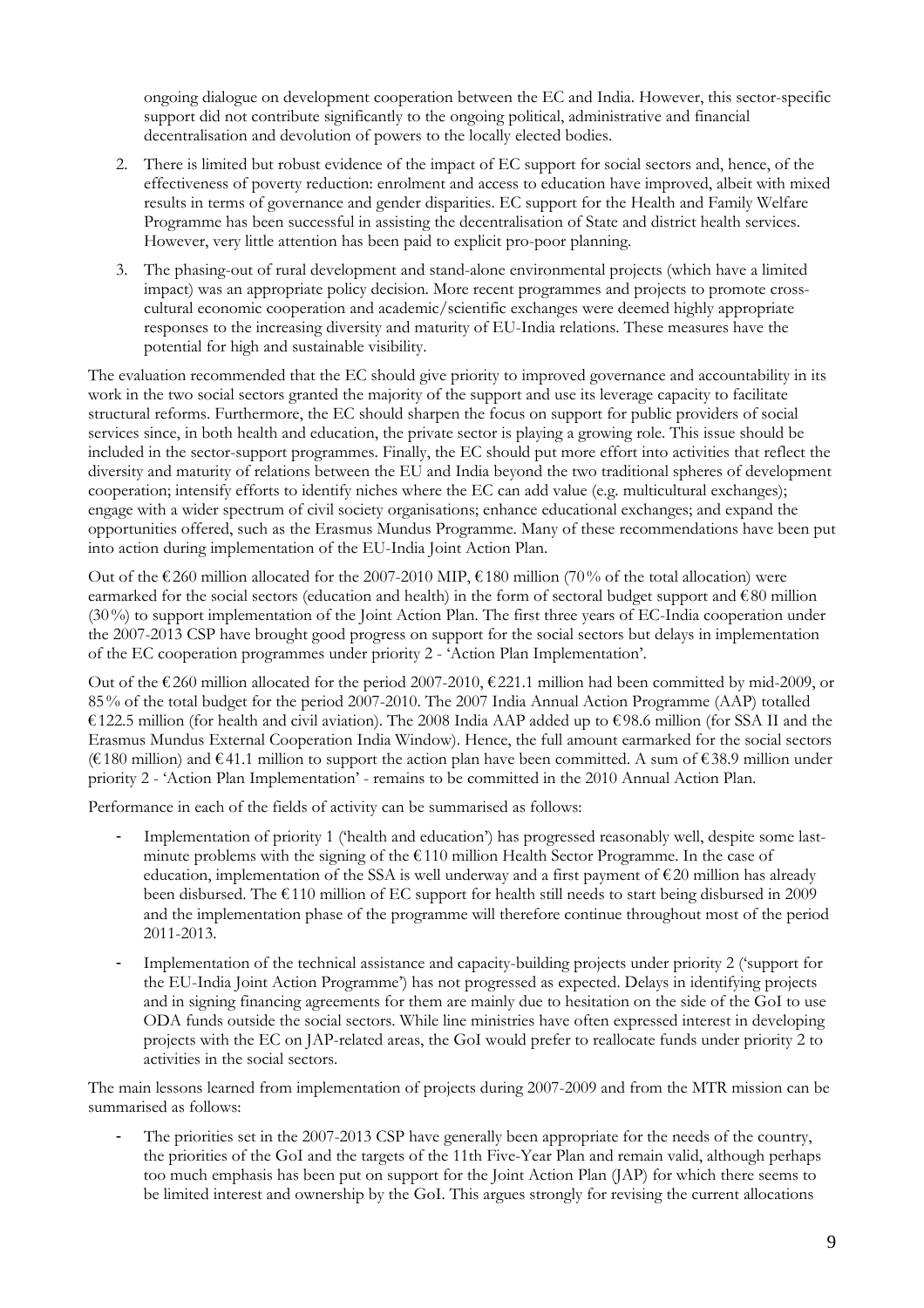for priorities 1 and 2 and increasing the percentage for priority 1, with increased emphasis on the nutrition component.

- India has made significant progress on promoting access to primary education. While continuing to support primary education, consideration could therefore be given to focusing EC action more on secondary education and vocational training/education. In this area, a new centrally sponsored scheme is on the anvil: the Rashtriya Madhyamik Shiksha Abhiyan (RMSA). The RMSA aims to provide universal access to and improve the quality of secondary education and integrate elements of vocational training. This could be an interesting successor to the ongoing SSA programme.
- In the case of health, achievement of the MDG targets still requires significant effort. However, the capacity for absorption of further EC funding at federal level seems limited and the programme planned under the 2007-2010 MIP will run through the period 2011-2013. To complement ongoing activities on health and support health-related MDGs, consideration could be given to supporting implementation of national policies at State level in a limited number of States selected in close consultation with the GoI.
- Priority 2 was intended to support implementation of the JAP. It would be appropriate to focus priority 2 on a limited number of sectors, such as higher education, energy and the environment, where the EC would offer added value in providing institutional capacity-building to support achievement of the MDGs and the targets set in the 11th Five-Year Plan for pro-poor and sustainable development.
- Given the limited resources available, in particular in the light of the total budget of the GoI, it is necessary to limit the sectoral and geographical scope of activities as much as possible.
- Use of sectoral budget support/the sectoral approach has proved an effective means of facilitating increased ownership at both central and State level combined with strong alignment with GoI policies and systems and should therefore be continued and expanded to sectors under priority 2, if the conditions exist and the eligibility criteria are fulfilled.
- Complementarity with other financial instruments, such as the thematic budget lines or the EIDHR programme, FP7, and with the EIB operations has proved effective to build synergies with action under the DCI by involving non-State actors as key development partners in EC cooperation with India or taking action in sectors requiring large-scale investment, such as climate change mitigation.
- Coordination and division of labour with other donors in the main fields of activity has been effective and so far has been facilitated by the limited number of donors active in India.
- Dialogue with the GoI needs to continue to solve tax problems encountered by consultants working for the EC-funded programmes.

#### **4. Quality improvements**

The 2011-2013 IP will continue to emphasise the following aspects:

- Alignment of EU cooperation with the country's policies and systems to promote ownership by using sectoral budget support whenever possible and appropriate.
- Close coordination and harmonisation with other donors, especially with EU Member States, preparing the ground for greater complementarity and division of labour by adopting multi-donor arrangements, such as co-financing or delegated cooperation.
- Greater concentration of EU action by focusing on a limited number of sectors where the EU offers clear added value.
- Promoting further ownership by the GoI by ensuring that a demand-driven approach is adopted for identifying areas of activity and that sufficient resources and capacity exist for implementation of projects/programmes whenever sectoral budget support is not possible.
- Enhancing the role of non-State actors as development partners by means of close cooperation and consultation during the identification, formulation and implementation of projects under the 2011-2013 IP.
- Building on synergies and coordinating closely with action under other financial instruments and by other European institutions.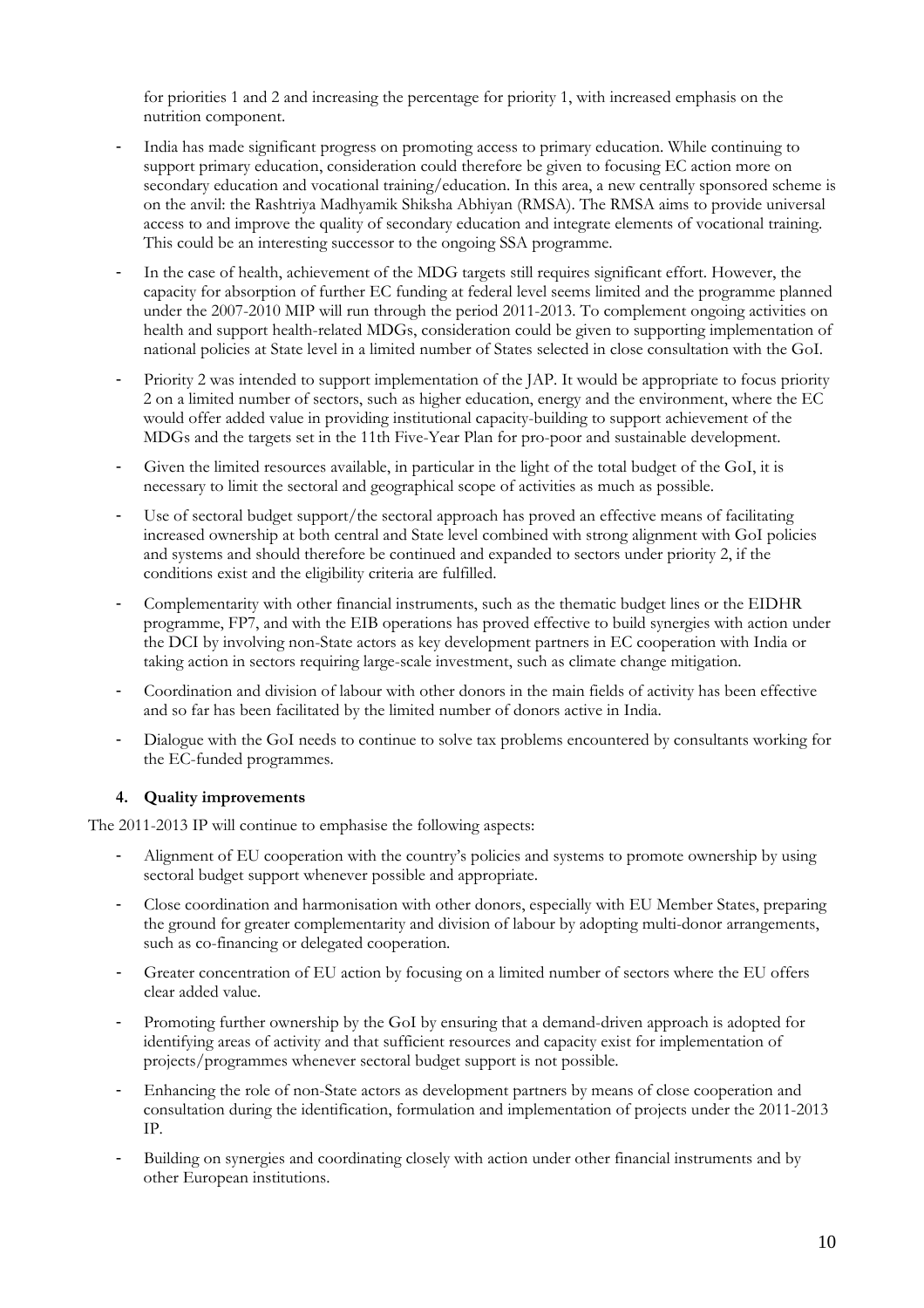- Mainstreaming the following cross-cutting issues in all activities wherever appropriate: promotion of good governance, human rights (including caste discrimination), labour standards and decent work opportunities, gender equality, democracy, children's rights (India is one of the pilot countries for implementation of the EU Guidelines on the Rights of the Child) and indigenous peoples, environmental sustainability/climate change and combating HIV/AIDS, taking into account the recommendations made by EU Member States during the universal periodic review of India in the UN Human Rights Council in 2008 and by the Committee on the Elimination of Racial Discrimination and CEDAW. Environmental sustainability will also have to be mainstreamed in action in the social sectors, given the close links between environmental degradation, public health, education and environmental awareness.

#### **5. Conclusion of the MTR process**

Given the latest developments in the country's political, economic, social and environmental situation, the EU response strategy for 2007-2013 is considered to respond adequately to India's current development challenges of:

- 1) deepening and widening structural reforms, including better governance and infrastructure in order to improve the investment climate, boost productivity and accelerate growth; and
- 2) making its development more inclusive, leading to increased social cohesion and substantially reducing poverty in line with the MDGs.

In the light of the results of the consultations held and after taking stock of the lessons learned from the first three years of implementation of the CSP for 2007-2013, it can be concluded that only minor adjustments are required in the MIP for 2011-2013. In particular, the MIP for India for 2011-13 should focus more on priority 1 and support for the social sectors (between 70% and 85% of the total allocation), as requested by the GoI. In the education sector, the merits of the new RMSA could be explored, coupled with continued support for primary education and strategic action on vocational training. Priority 2 should focus on a limited number of sectors such as higher education, energy, environment, science, research and innovation, where policy dialogue between the EU and India is continuing in the context of the JAP and which are highly relevant to achieve the MDGs and the targets set in the 11th Five-Year Plan.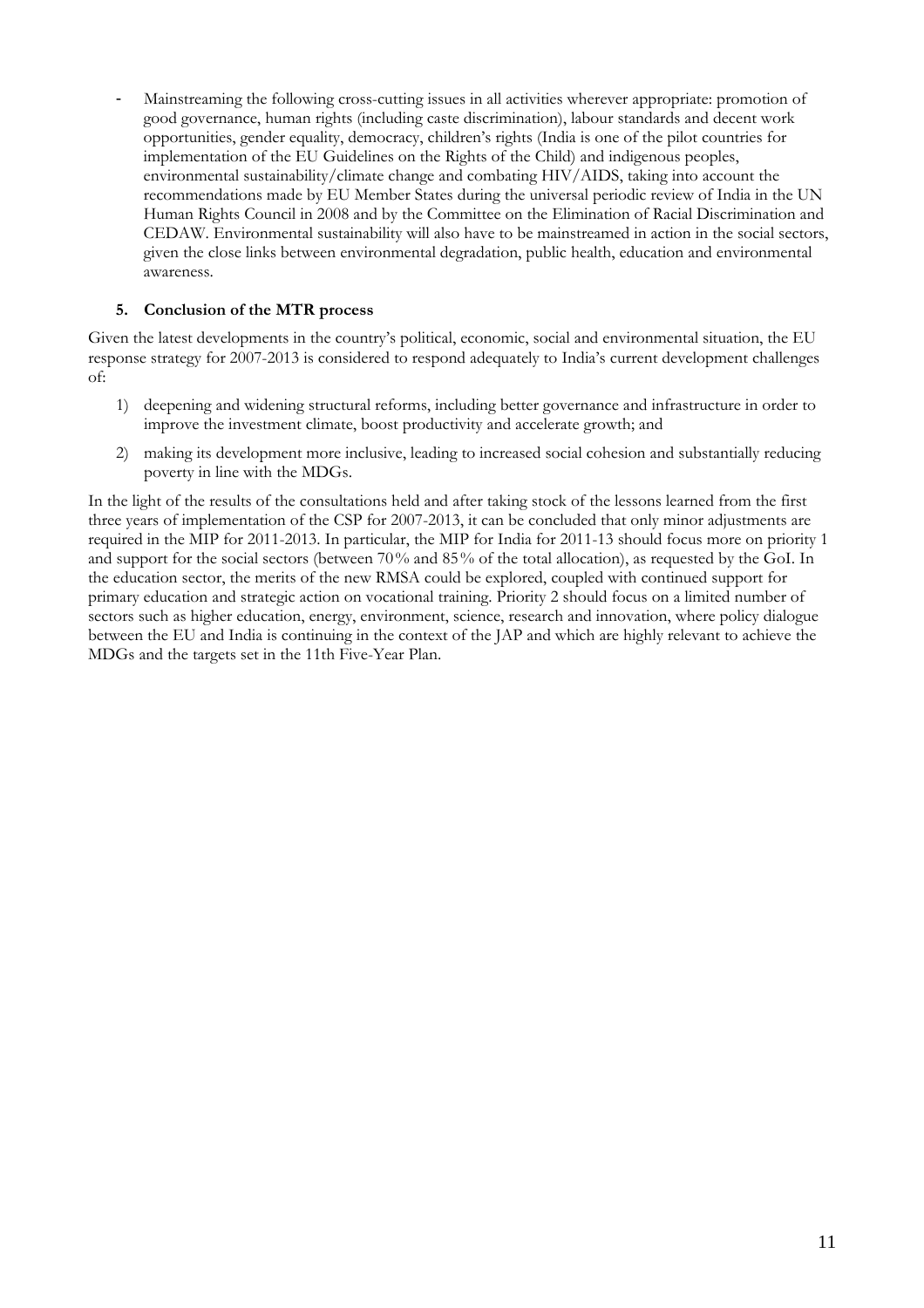## Part 3:Indicative Programme for 2011-2013

#### **Summary**

In line with the 2007-2013 CSP and as confirmed during the mid-term review process, the MIP for the period 2011-2013 will focus on a two-pronged approach:

- Priority 1 Assist India with meeting the MDGs by providing support to the social sectors (health and education);
- Priority 2 Support implementation of the Joint Action Plan with a view to supporting India's propoor and sustainable development.

#### **Financial instruments and indicative budget allocation**

India's 2007-2013 CSP is financed under the **Development Cooperation Instrument (DCI)** of the European Union. The primary and overarching objective of this instrument is to eradicate poverty in partner countries and regions in the context of sustainable development, including pursuit of the millennium development goals (MDGs), to promote democracy, good governance and respect for human rights and for the rule of law and to support the sustainable economic and social development of partner countries. Under the DCI, the financial allocation for the period 2011-2013 is  $\epsilon$  210 million, to be allocated indicatively between the priority sectors as follows:

| <b>Sector</b>                                                          | Indicative allocation<br>(as a % of total IP) |
|------------------------------------------------------------------------|-----------------------------------------------|
| Priority 1 — Support for Social Sectors (Education and Health)         |                                               |
| 1.1. Support for Primary Education, Secondary Education and Vocational |                                               |
| Training/Education                                                     | €150-180 million                              |
| 1.2. Support for Health-related MDGs                                   | $(70-85\%)$                                   |
| Priority 2 — Support for Implementation of the Joint Action Plan       |                                               |
| 2.1. Higher Education — Erasmus Mundus (India Window III)              | €30-60 million<br>$(15-30\%)$                 |
| 2.2. Energy and Environment                                            |                                               |
| 2.3 Trade Related Technical Assistance <sup>15</sup>                   |                                               |

In addition, India will also be eligible for financing of cooperation projects and action from the following complementary financial instruments:

- 1) The newly adopted **ICI+ Regulation** aimed at financing projects which promote economic partnerships and business in the EU's interest, people-to-people links/education cooperation and public diplomacy, outreach and cooperation projects which do not fulfil the ODA criteria.
- 2) The **European thematic programmes** set up to achieve policy objectives that are not geographically limited with the aid of support for non-State actors (i.e. global call for proposals on the environment and sustainable management of natural resources, including energy; investing in people; migration and asylum; and local calls for proposals for non-State actors and local authorities in development).
- 3) **The European Instrument for Democracy and Human Rights (EIDHR)** designed to strengthen the role of civil society with the aid of local calls for proposals on promoting democracy, human rights, the rule of law and fundamental freedoms.
- 4) The **Instrument for Humanitarian Aid** providing assistance to the victims of natural or man-made disasters.

 $\overline{a}$ 

<sup>15</sup> To be revisited in light of the progress made in the bilateral trade negotiations for an FTA.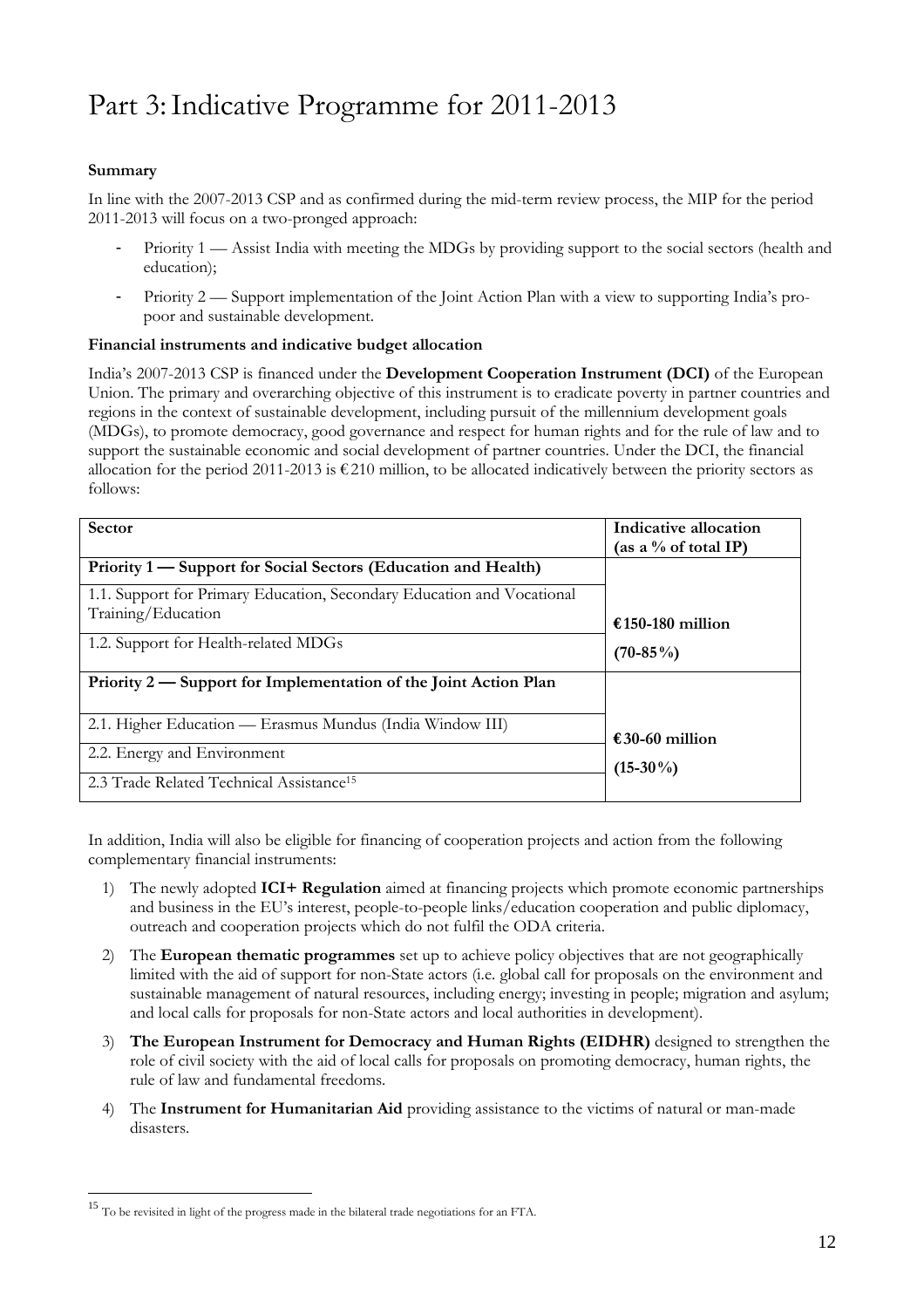- 5) The **Regional Strategy Paper for Asia** (DCI) also providing support for regional integration in South Asia in various sectors.
- 6) The **European Investment Bank** lending for financing operations that contribute to climate change mitigation or support the EU's presence in the form of foreign direct investment, transfer of technology and know-how.

#### **Priorities and action**

#### **Priority 1 - Support for Social Sectors**

#### **Priority 1.1 - Support for Primary Education, Secondary Education and Vocational Training/Education**

#### **Rationale**

Universal access to **primary education** has been a key objective of India's development strategy. India has made good progress on extending access to primary education. Sarva Shiksha Abhiyan (the education for all campaign), to which the EC has contributed substantially over the period 2007-2010, has supported this objective. Net enrolment in primary education was estimated at around 94% for 2007 and the completion rate for primary school at 86%. However, challenges remain, namely to reduce drop-out rates and improve the quality of primary education and to ensure the participation and retention of socially excluded groups such as scheduled castes, minorities, etc.

Secondary education is another crucial stage, as it prepares students for higher education and for the world of work. Enrolment rates decline steadily moving up the school cycle: the gross enrolment rate for lower secondary classes IX and X was 52.26 %, whereas by upper secondary classes XI and XII it was down to 28.54 %. Expanding educational opportunity for young people in India in order to meet the needs of India's knowledge economy thus requires substantial increases in secondary school enrolment and completion. Considering that the imperatives of the country are to reduce poverty and to build an equitable and prosperous society, it is essential that school-leavers acquire higher levels of knowledge and skills than provided in the eight years of elementary education. To support this aim, the GoI has launched the scheme for universal access to secondary education (SUCCESS), also known as Rashtriya Madhyamik Shiksha Abhiyan (RMSA).

In addition, there is an increasing need to focus on vocational training/education in order to achieve the 11th Five-Year Plan's objectives of employability, inclusive growth and development. According to the latest statistics (CII, 2008), 90 % of the jobs on the Indian labour market are skill-based (requiring vocational training). By contrast, only 6 % of the Indian workforce have received any form of vocational training. Between 2007 and 2010, an estimated 71 million youths will have entered the working-age population without sufficient employable skills.

Support for primary and secondary education and for vocational training/education would contribute directly to:

- MDG 1 Eradicate extreme poverty and hunger: Education will have a positive impact on individual earnings, the distribution of income and economic growth. Support for secondary education and vocational training/education will also help to achieve target 1B — Achieve full and productive employment and decent work for all, including women and young people — by breaking the vicious circles of poverty produced by the lack of skills for the labour market.
- MDG 3 Promote gender equality and empower women: The GoI's programmes on primary and secondary education focus sharply on increasing attendance and completion of secondary school by girls (the drop-out rates are much higher for girls than for boys at upper primary and secondary school levels).
- MDG 5 Improve maternal health: It is universally acknowledged that there are significant non-market benefits from girls' secondary education such as delayed marriage and greater spacing of children, greater participation in the organised labour market, improved awareness of health and nutrition for women and children and so on.
- MDG 2 Achieve universal primary education: The rapid expansion of elementary education has increased demand for secondary education which needs to be met in order to yield sustainable benefits.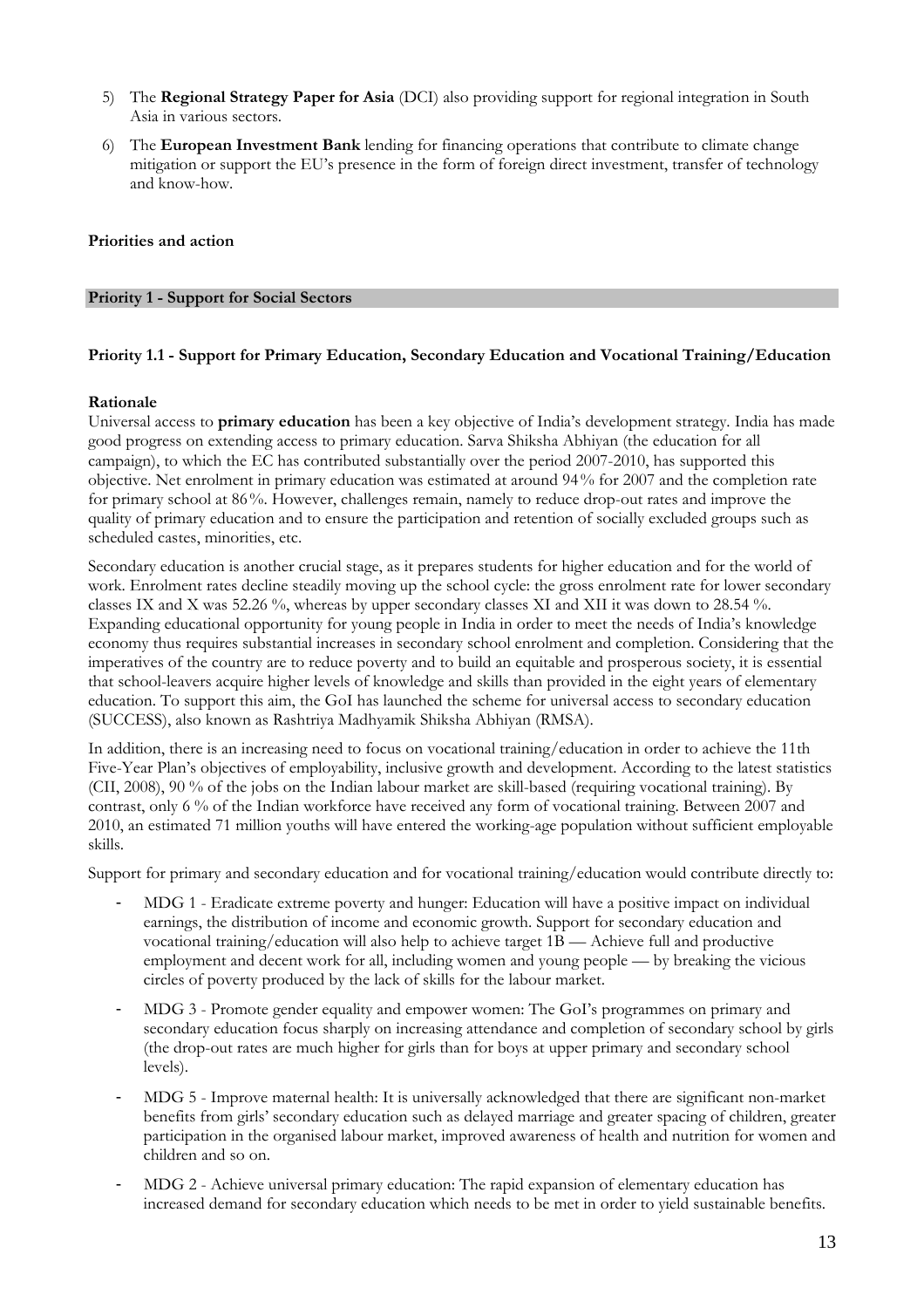Opportunities to complete the school cycle determine girls' participation in upper primary education. The GoI intends to ensure that the next steps towards universal secondary education consolidate the gains from elementary education.

There is a risk that progress towards the MDGs could be severely hampered if challenges relating to climate change remain unaddressed in development cooperation. For instance, climate change leading to loss of infrastructure providing livelihoods reduces the ability of children to participate in full-time education (by forcing children to work and displacing families) and, thus, has a negative impact on achieving universal education. Similarly, significant climate risks to the other MDGs listed above have also been identified.

In view of India's evident exposure to the negative impact of climate change, of the awareness-raising potential of education in this area and of the associated multiplier effect for increasing preparedness, modules on climate change, adaptation, responsible management of natural resources and disaster preparedness should be incorporated systematically in national education planning, teacher training and primary, secondary and vocational education curricula.

#### **Objectives**

The objective of EU action will be to support implementation of the national policies to promote access to and enhance the quality of the education system in India, thus contributing to employability, inclusive growth and poverty alleviation. To achieve this objective, the EU will provide financing to:

- support improvement of the quality of primary education by continued financing of the SSA; and/or
- ‒ support universal secondary education by financing the RMSA.

#### **Expected results**

- Progress towards universal primary and secondary education;
- Bridging gender and social gaps in education at all levels by gradually phasing out gender disparity in secondary education and promoting adequate access to education in backward areas and communities, particularly scheduled castes, scheduled tribes, other backward castes and educationally backward minorities, thus improving their employability and increasing employment opportunities for vulnerable populations;
- All children should remain at school and complete secondary schooling;
- Education of satisfactory quality should be provided to all children;
- Increased access to vocational education and training by expanding the vocational education component in the secondary education system and establishing stronger links between formal school education and vocational education and skill training and higher education;
- Improved opportunities for employment, including more decent work opportunities, from education for livelihoods, reducing mismatches between skills and the job market by enhancing the quality of vocational education and training with particular focus on employability and involving various social partners in managing and financing the vocational training system;
- Improved governance in the sector and quality and relevance of education.

#### **Indicative action**

- Provide physical facilities, staff and supplies in accordance with prescribed government standards;
- Provide means of access to education in the form of safe transport arrangements/residential facilities, depending on local circumstances, including open schooling;
- Carry out awareness-raising and mobilisation activities based on people's participation to address deprivation due to gender, socio-economic factors, disability and other barriers;
- Train teachers and instructors and reform the curriculum and textbooks;
- Improve the quality and relevance of education/training imparted in eligible schools, training institutes and skills development training programmes;
- Improve involvement of the private sector in management of the vocational training system and implementation of reforms by training and raising the awareness of policy planners, managers and administrators;
- Improve governance in the sector, especially school performance.

#### **Performance indicators**

- Increase in gross and net enrolment rates in elementary and secondary education;
- Gender and social parity in enrolments;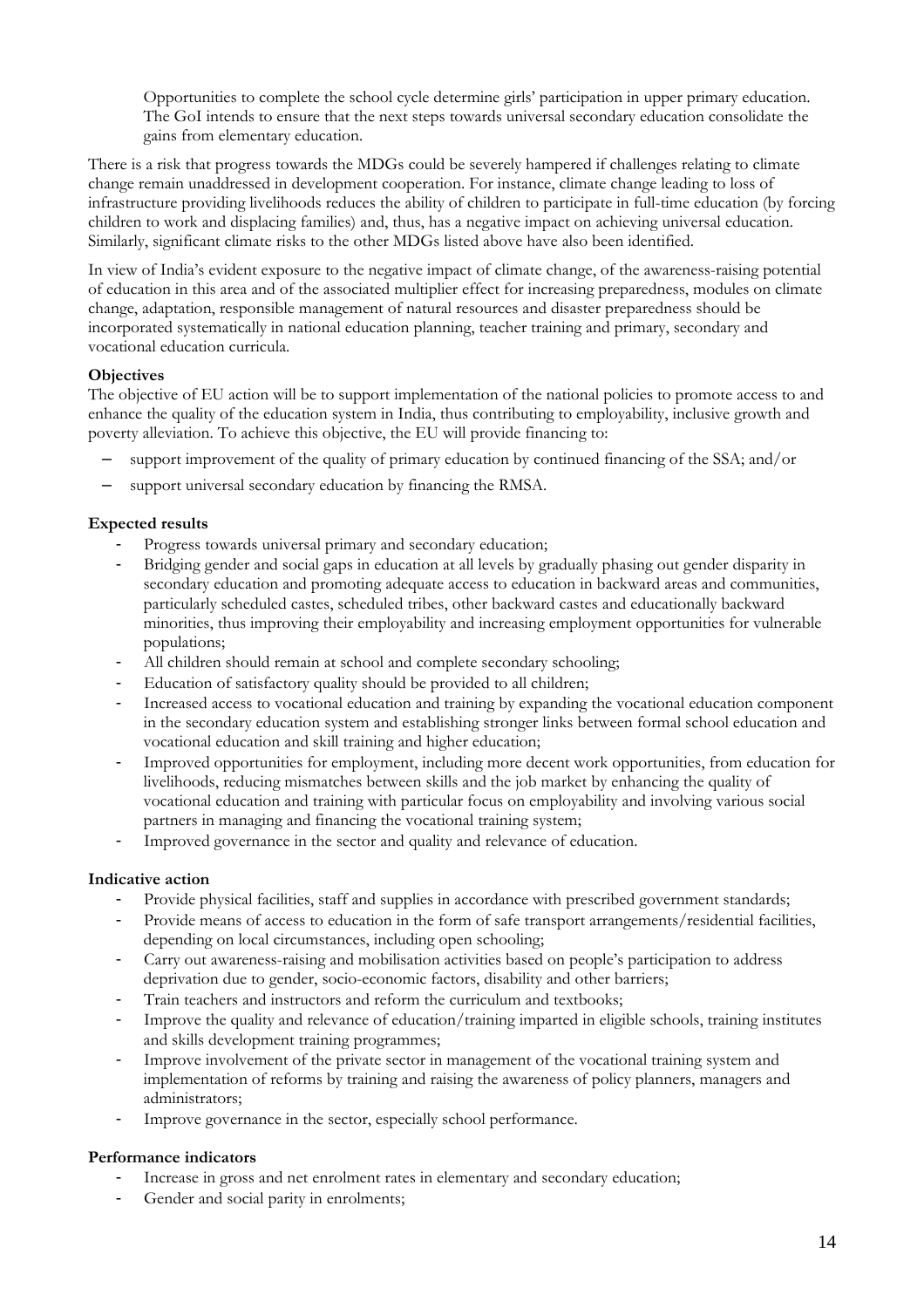- Increase in retention rates and grade completion rates for elementary and secondary education;
- Learning levels of children in selected grades (say V, VII and X) are increased to x% above baseline levels;
- Increase in percentage of youth acquiring vocational qualifications based on marketplace skills;
- Increase in percentage of youth gaining productive employment after vocational education/skill training.
- Increase in retention rates of children belonging to minority groups, reflecting the caste/ethnic/religious composition of the population.

#### **Implementing procedures**

Support for centrally sponsored schemes on primary and secondary education will be funded following a sector approach, in the same way as the support provided for the SSA up until now at the elementary level. In addition, the EU could provide financing for projects owned and supported by the Indian Government, such as in the vocational training/education sector. The possibility of pooling funds with other donors beyond the primary and secondary education sectors needs to be explored.

#### **Cross-cutting issues**

Gender parity is clearly a key priority of the programme, which takes equally into account that India is one of the pilot countries for implementation of the EU Guidelines on the Rights of the Child. Governance of the education system, increased participation by stakeholders and greater accountability to the beneficiaries will be included in the design of programmes. Environmental sustainability will need to be considered since the education system is one of the main vehicles to promote environmental awareness among young generations. Specific modules to address the challenges of climate change adaptation, mitigation and risk management should be incorporated systematically in the education curricula and teacher training at all levels. Moreover, the fact that an efficient vocational training system could enhance the take-up capacity for the new technologies required to achieve the technology transfer necessary to tackle climate change needs to be taken into account. Lastly, there is a need for proactive supervision of enforcement of the existing earthquake-resistant building codes for construction of schools.

#### **Risks and assumptions**

It is important that current national policies and schemes on primary, secondary and vocational education/training maintain their political relevance in the years to come. Levels of capacity for rapid, highquality expansion of the secondary school and vocational training system are currently weak in the government system. A strong component of capacity-building for institutions would therefore be required. This will be a huge challenge for which innovative answers would need to be found. Expanding vocational education with a successful link to employability is another challenge requiring the active participation of the private sector. Pilot projects will be conducted on these approaches.

**Estimated EU contribution:** To be decided at the programming/identification stage.

#### **Coordination with Member States and other donors**

Up until now donor coordination has been very effective in the primary education sector. The World Bank and the DfID have already been discussing support for secondary education with the GoI for about a year. The WB is planning a contribution of US\$ 1.5 billion and the DfID a contribution of  $\ell$  100 to 150 million to the secondary education programme — RMSA. The EC has been kept informed of ongoing discussions between the WB, DfID and the GoI and is well-placed to join this familiar donor consortium for secondary education. In the field of vocational training and education, the main donor involved is the World Bank, which approved a US\$ 280 million credit to help the Government of India improve the vocational training system by making the design and delivery of training more demand-responsive.

#### **Priority 1.2 - Support for Health-related MDGs**

#### **Rationale**

Starting in the late 1990s, reforms were launched in the health sector, leading to the National Rural Health Mission, a framework for reform and vertical integration of the various health and disease prevention programmes. By 2009, strategic planning for meeting health needs and health systems management had greatly improved and become participatory to some extent. Although much progress can be observed in an improving health sector, India still leads the world with a very high maternal mortality rate (MMR) of 254 per 100 000 live births in 2008 and a very high infant mortality rate (IMR) of 53 per 1 000 live births (2006). At the same time, the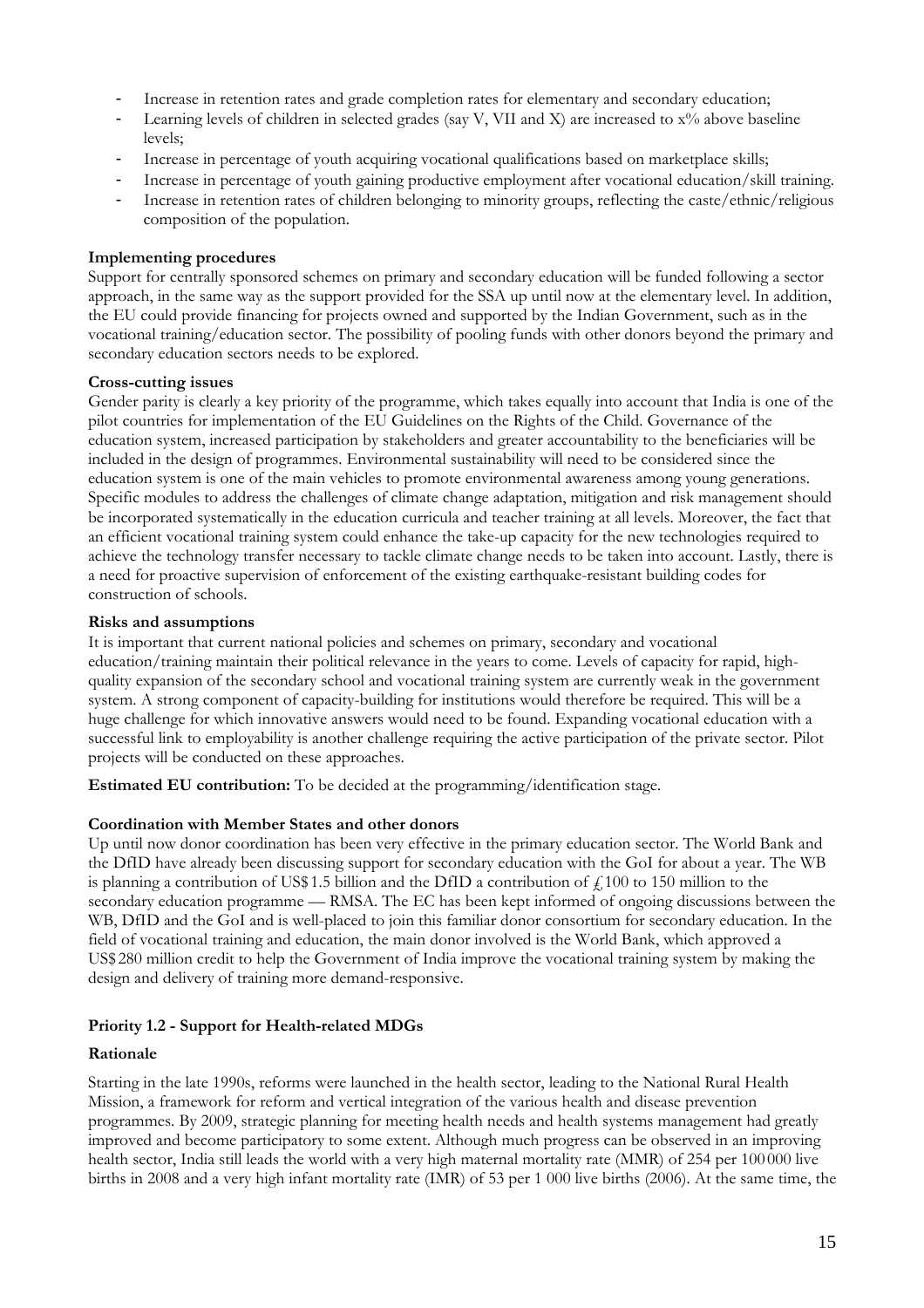rate of people suffering from malnutrition, particularly children and women, is very high, leading to high vulnerability to illness, disease and death plus high economic costs.

India has subscribed to the eight millennium development goals, of which the first five are directly or indirectly related to health. The European Commission has supported the initiatives of the Indian Government to improve the health sector, first with a sectoral investment programme from 1998 to 2005 and currently, from 2009 to 2012, with a budget support programme that addresses MDGs 4 and 5, respectively reduction of child mortality and improvement of maternal health. This, in addition to many smaller-scale projects of the European Commission and funds provided by the EU-supported Global Fund against AIDS, Tuberculosis and Malaria, addresses the indirectly health-related MDGs, i.e. MDG 1 on eradication of extreme poverty and hunger, MDG 3 on promotion of gender equality and empowerment of women and MDG 6 on combating HIV/AIDS, malaria and other diseases. Action in the health sector will continue to contribute to those MDGs.

#### **Objectives**

The objective of the EU action on health will be to support implementation of relevant national policies to promote access to healthcare and enhance the quality of healthcare services in India. The aim will be to support India's efforts and programmes to reduce child mortality, improve maternal health and link the activities to eradication of extreme poverty and hunger and promotion of gender equality.

#### **Expected results**

- Improved delivery of healthcare services in India, in particular in remote areas and to vulnerable groups;
- Increased efficiency and capacity of the health system and of the institutional framework for health;
- Improvement in indicators concerning health-related MDGs, in particular the maternal mortality rate, the infant mortality rate and nutrition.

#### **Indicative action**

- Technical cooperation with a view to improving management of healthcare, mainly for programme and financial management, maintaining and improving the health management information systems;
- Support for development, implementation and enforcement of existing healthcare regulations;
- Capacity-building for HR training and continued (e-)learning systems and, eventually, infrastructure and development of appropriate HR deployment systems in rural areas. Proactive supervision of enforcement of the existing earthquake-resistant building codes for construction of hospitals and clinics should be taken into account. Nursing and midwifery, in particular, will be addressed;
- Development of public health faculties and, eventually, infrastructure to support health and nutrition related research.
- Interventions and strengthened support for nutrition, with particular emphasis on the reduction of underweight children.
- Prevention and control of communicable and non-communicable diseases, in particular through facilitating the implementation if international health treaties to which India is a party.

#### **Performance indicators**

- Decrease in infant and child mortality (with a focus on inclusion of disadvantaged groups from a caste/ethnic/religious perspective);
- Decrease in the maternal mortality rate (with a focus on inclusion of disadvantaged groups from a caste/ethnic/religious perspective);
- Decrease in child malnutrition (with a focus on inclusion of disadvantaged groups from a caste/ethnic/religious perspective);
- Increase in utilisation rates and capacity at public health facilities(with a focus on inclusion of disadvantaged groups from a caste/ethnic/religious perspective).

Baseline: India's 11th Five-Year Plan, Volume II, Social Sector.

#### **Implementing procedures**

Support for centrally sponsored health schemes may be funded following a sector approach at central or State level, probably in pool funding with other development partners.

#### **Cross-cutting issues** will be considered as appropriate, in particular:

- Gender balance and access for women to healthcare services;
- Governance of the healthcare system;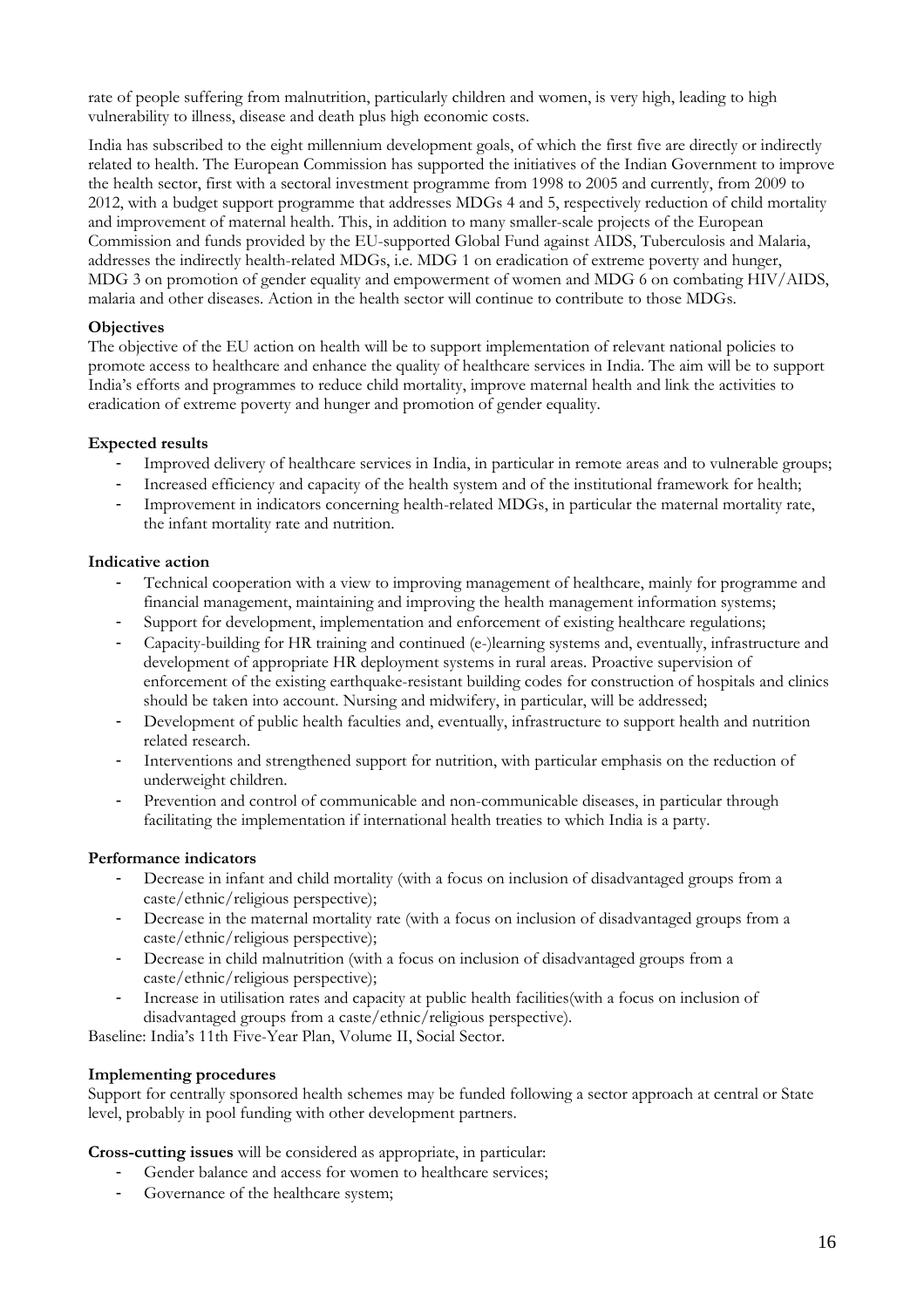- Community participation to support reduction of risk factors and prevention of diseases and of malnutrition, especially among vulnerable groups of society.
- Users of health care services reflect the caste/ethnic/religious composition of the population.

#### **Risks and assumptions**

Low capacity to carry out preventive and curative tasks, weaknesses in crucial programme management and severe gaps in capacity for monitoring and using data will reduce the effectiveness of improvements to health systems. One challenge in the NRHM reform process is use of flexible funds allocated to States, along with preparation of their plans and agreements with States for performance-based disbursement of funds. As implementation proceeds, legal frameworks and coherent policies need to be strengthened; standards, rules and regulations need to be laid down and providers' compliance monitored and audited. Knowledge-based leadership has to be provided to States and the private sector concerning technical competence and regulatory roles. Assuming that these areas will be reinforced successfully with a strong technical cooperation component that is expected to start in the last quarter of 2010 as part of the current programme to support health sector policy, players in the health and related sectors will be able to improve maternal health, reduce child mortality and malnutrition and provide quality healthcare.

**Estimated EU contribution:** To be decided at the programming/identification stage.

#### **Coordination with Member States and other donors**

Donor coordination is important, with many development partners involved in the health sector in different ways, including in some cases (EC, WB/IDA and DfID) in a pool fund for RCH II, whereas others remain outside the pool and/or have activities covering programmes other than RCH II. The RCH II pool fund arrangement in the health sector is being renegotiated and is likely to continue until 2012, with the DfID ending its actual disbursements to RCH II in 2010, but continuing to support India's health system with technical assistance. The World Bank/IDA has indicated future support, though the areas in which it will be provided have not yet been decided. The UNFPA's plans run until 2012 and no further indications have been given as yet.

#### **Priority 2 — Support for Implementation of the Joint Action Plan**

#### **Priority 2.1 — Support for Implementation of the Joint Action Plan in the area of Higher Education — Erasmus Mundus II (India Window)**

#### **Rationale**

The support to facilitate partnerships between European and Indian higher education institutions, including scholarships for mobility at all academic levels, will be continued with the objective of contributing to India's economic, scientific and social development and thereby alleviating poverty. The problem addressed is two-fold: on the one hand, the deficit, in the Indian national system, of absorption capacity for higher education studies, especially at post-graduate level, and the subsequent need to find alternatives offering excellence abroad. On the other, the limited access to European higher education for Indians. The 'India Window' will be instrumental in creating academic partnerships and funding scholarships for Indian students and will be implemented over the period from 2011 to 2013. The funding will be in addition to the general Erasmus Mundus II allocation.

The action will contribute directly to MDG  $1 -$  Eradicate extreme hunger and poverty  $-$  and in particular to target 1B — Achieve full and productive employment and decent work for all, including women and young people — by breaking the vicious circles of poverty produced by the lack of skills in India. It will also contribute to MDGs 3, 4 and 7.

#### **Objectives**

The overall objective is to contribute to greater progress towards MDGs with the aid of political, economic and cultural link-ups between the EU and India and exchanges of students and sustainable partnerships between EU and Indian academics.

#### **Expected results**

- Indian students, scholars and universities able to participate in higher education schemes meeting world standards of excellence;
- Educational and intercultural exchanges promoted in the context of EU-India relations;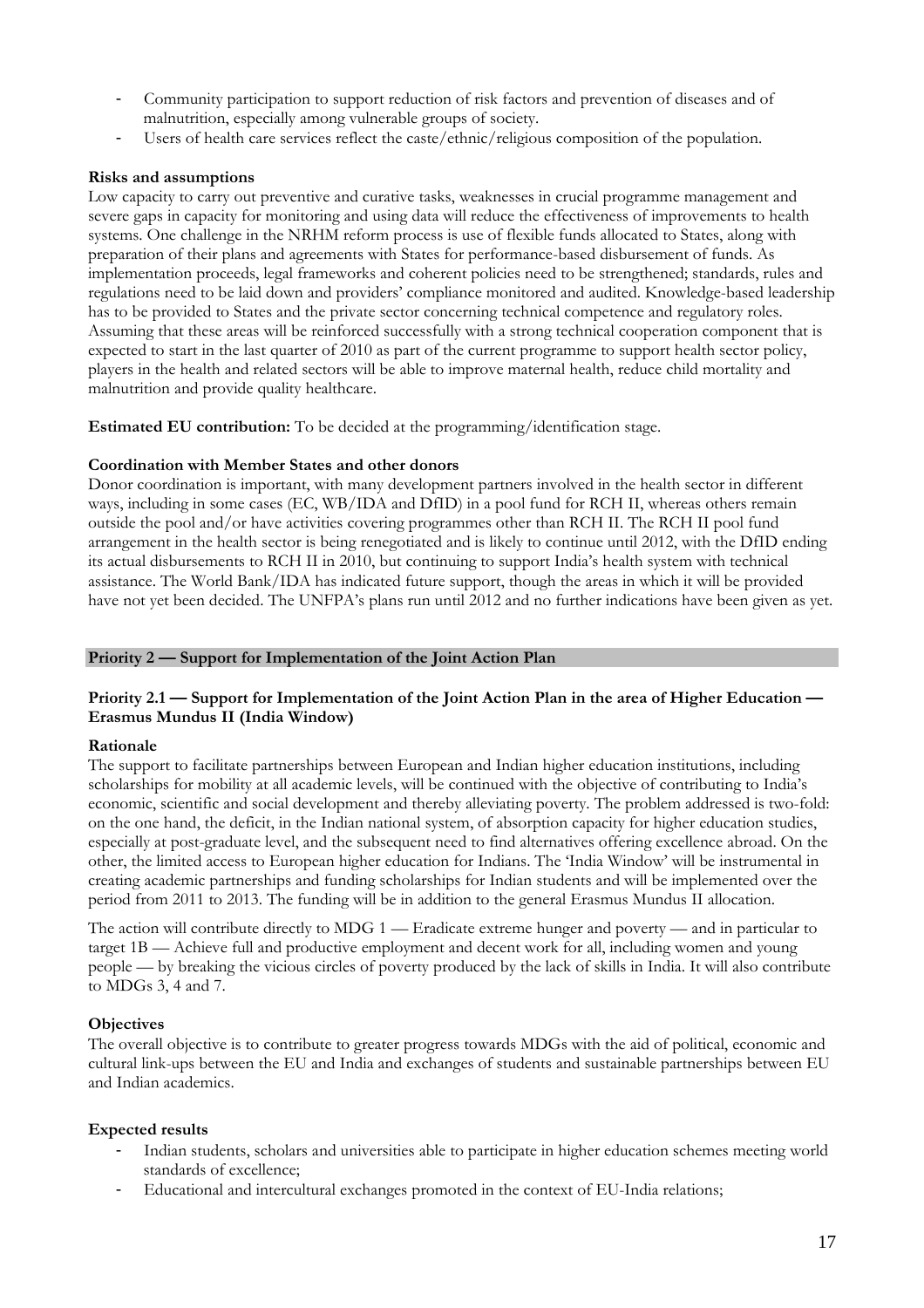- Academic standards raised and internationalisation processes improved at universities, science, research and higher education institutions in India;
- Sustainable partnerships and networks established between European and Indian universities and science and research institutions;
- Upward trend of Indian students in Europe ensured.

#### **Indicative action**

- Mobility schemes for students and academics; scholarships will follow the pattern and implementing arrangements of the scholarships offered under Erasmus Mundus II - Action 2: Partnerships;
- Networking and transfer of best practice between EU and Indian universities;
- Workshops, higher education fairs, stakeholders' meetings and steps towards mutual recognition of qualifications.

#### **Performance indicators**

- Proportion of Indian EM students, scholars and academic staff benefiting from EM scholarships out of the total EM students worldwide, as compared with previous years;
- Proportion of Indian students, scholars and academic staff participating in a higher education scheme meeting world standards of excellence in fields relevant to India's defined needs, as compared with previous years;
- Increased proportion of students from disadvantaged (caste/ethnic/religious) groups gaining access to higher education thanks to an EM scholarship, as compared with previous years;
- Gender balance of Indian students, scholars and academic staff gaining access to European higher education thanks to an EM scholarship;
- Percentage of Indian EM alumni acquiring academic qualifications based on marketplace skills and gaining productive employment within one year of completion of their degree, as compared with non-EM graduates in the same field and from the same university;
- Number of additional international MoUs signed between Indian partner universities and other international players.

#### **Implementing procedures**

The India Window funding will be managed in accordance with the structures, systems and implementing rules for Erasmus Mundus II - Action 2: Partnerships.

#### **Cross-cutting issues**

Socio-economic and gender issues will need to be closely monitored in order to maintain a relative balance between recipients of scholarships.

#### **Risks and conditions**

The risk of applications with forged academic credentials is mitigated by the fact that applications are scrutinised by consortia of EU universities. These have extensive experience in verifying the authenticity of documents submitted by foreign students.

The risk of brain drain is mitigated by issuing visas to EU Member States covering only the period of study concerned, combined with measures which the Indian authorities are at liberty to take when authorising an individual's departure on a scholarship. In addition, the India Window will contribute to raising the level of academics in India and will have an impact on the national system by improving the national capacity and making it more attractive to return to India.

**Estimated EU contribution:** To be decided at the programming/identification stage.

#### **Coordination with Member States and other donors**

The EC in general and the EC Delegation in India in particular will ensure coordination with EU Member States and other donors in meetings of a general nature and, if and when relevant, in specific meetings organised to discuss higher education issues. The EC will ensure a transparent flow of information to and from the Member States on implementation of the India Window.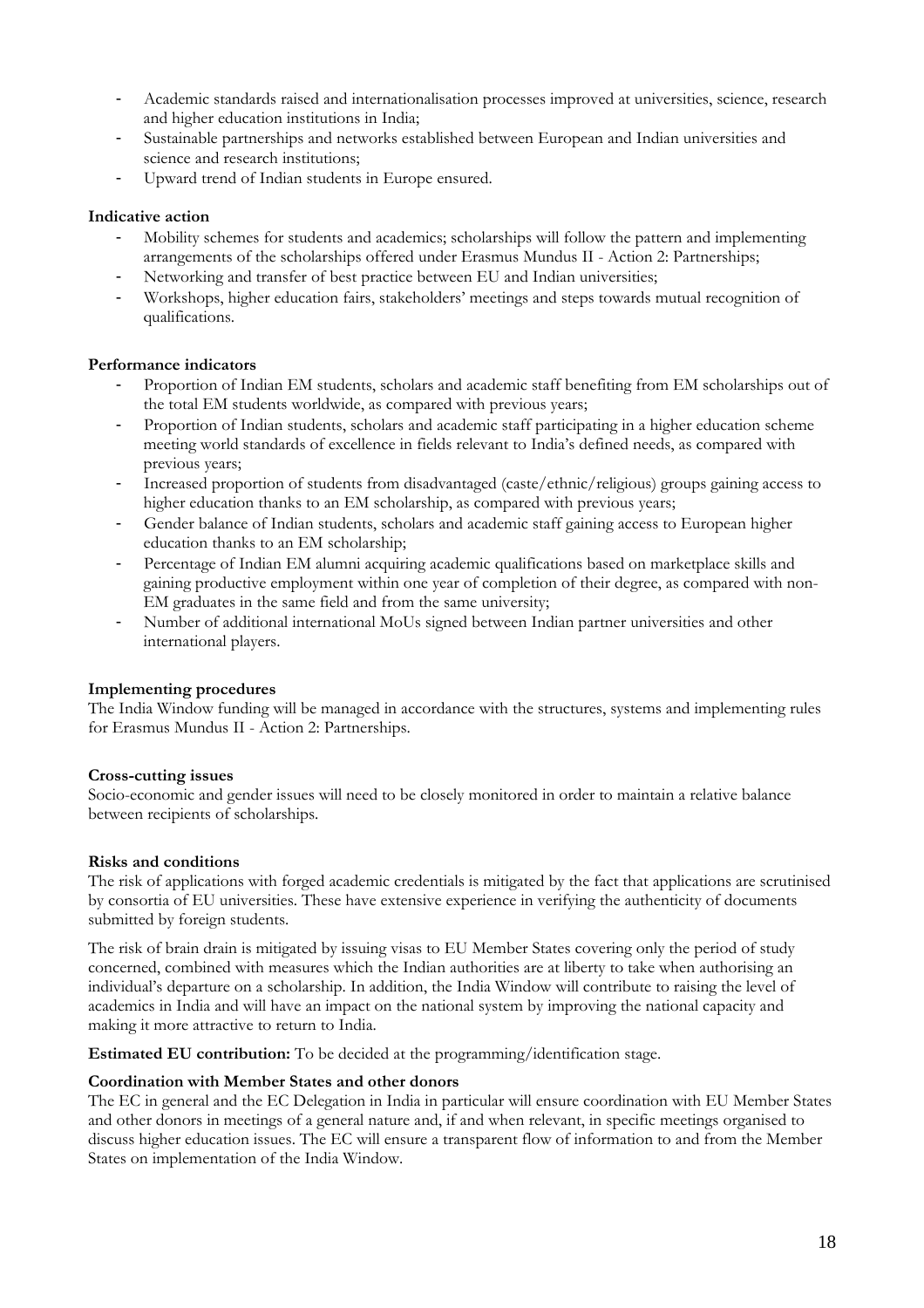#### **Priority 2.2 - Support for Implementation of the Joint Action Plan**

#### **Rationale**

The need to adopt a comprehensive sustainable development strategy is gaining increasing importance in India due to the country's future vulnerability to climate change and the challenge of sustaining high economic growth with the associated threat to energy and environmental resources. Protection of the environment as part of the overall sustainable inclusive growth strategy of the country is strongly anchored in India's 11th Five-Year Plan which underlines the importance of afforestation, improving air quality, controlling water pollution, waste management, urban sanitation, preservation of biodiversity and climate change mitigation and adaptation. In addition, in June 2008 the Prime Minister's Council on Climate Change released the National Action Plan on Climate Change (NAPCC). This key policy document sets eight national priorities to ensure sustainable development of India and defines roles and tasks to implement them.

In line with the Joint Work Programme for the EU-India Cooperation on Energy, Research, Clean Development and Climate Change, signed in September 2008 and reiterating India's and the EU's commitment to closer cooperation in the relevant fields, support in the fields of energy and the environment will contribute to the objectives of the 11th Five-Year Plan and to achieving:

- *MDG 7 Ensure environmental sustainability* and in particular target 1: Integrate the principles of sustainable development into country policies and programmes and reverse the loss of environmental resources;
- *MDG 1 Eradicate extreme hunger and poverty* since sustainable management of natural resources is the key to improving, over the long term, the livelihood assets and resources of poor people, in particular in rural areas where most of the poor in India are concentrated.

#### **Objectives**

 $\overline{a}$ 

The overall objective is to support India's sustainable development by supporting implementation of India's national policies in the fields of energy and the environment.

#### **Expected results**

- Progress towards achieving safe, secure, affordable and sustainable energy supplies;
- Energy efficiency, including the demand-side and supply-side energy efficiency, and environmental protection promoted;
- Enhanced institutional framework and capacity to support achievement of objectives of national policies;
- Raised awareness of environmental issues amongst different sectors of society;
- Improved environmental performance of selected sectors of society, including opportunities for sustainable consumption and production/green economy development;
- Increased capacity of Indian civil society to adopt sustainable livelihoods and practices.

**Indicative action** could include support in fields relevant to India's 11th Five-Year Plan, in particular energy efficiency, renewable energy sources, forestry and sustainable habitats<sup>16</sup>, in order to:

- Support implementation of national policies on sustainable development, including low-emission development strategy, with the aid of institutional capacity-building at central, State and local levels;
- Technical assistance and capacity-building to share relevant international knowledge, experience and best practice;
- Pilot projects, best practice exchanges and technical demonstration of components / systems / applications of energy efficiency and renewable energy technologies, including feasibility and environmental impact assessments;
- Promotion of policy-oriented research, conferences and seminars to enhance development and implementation of environmental policies, low-emission technologies and eco-innovation practices, including the exploitation of business opportunities in the green sector;
- Policy advice and dialogue to improve implementation of the national policy and regulatory framework.

<sup>16</sup> Specific activities, sectors and implementing procedures will be fine-tuned after finalisation of the NAPCC and consultation with the GoI.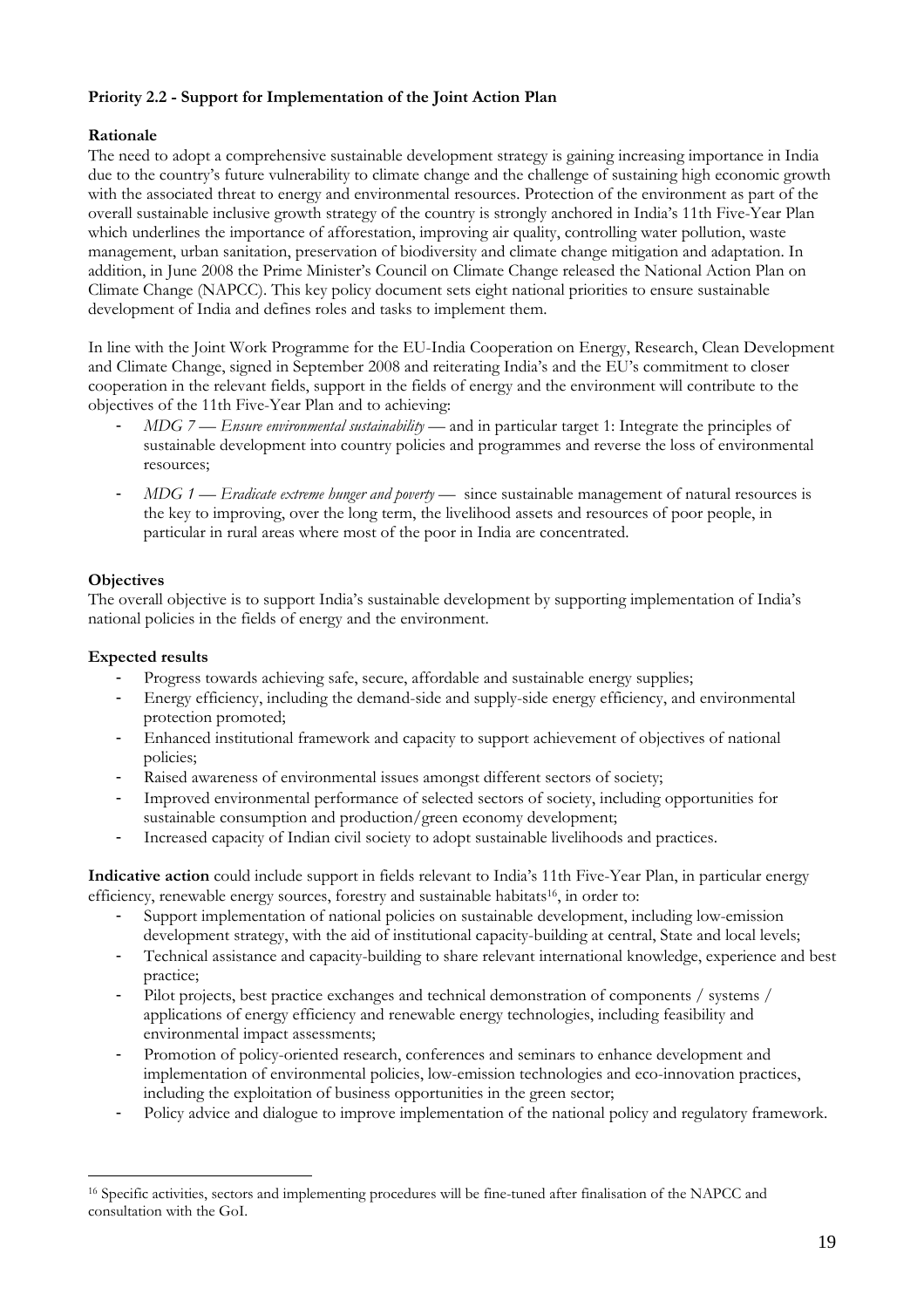Consideration could be given to opportunities for the green economy or sustainable production and consumption, which would also build on the results from other programmes in India. Similarly, the promotion of research on low emission technologies and eco-innovation practices could be considered.

#### **Performance indicators**

- Increase in the proportion of energy produced from renewable sources;
- Increase in energy efficiency rates in most energy-intensive industries and sectors;
- Decrease in air, water and soil pollution;
- Decrease in rate of deforestation;
- Improvement in enforcement and effectiveness of policies and laws along with industrial and public initiatives to promote green, sustainable and low-carbon practices.

The baseline will be decided at the identification stage.

#### **Implementing procedures**

EU support will be provided preferably in the form of sectoral support or funding with other donors. As an alternative, the EU could provide financing under programmes or projects owned and managed by the Indian Government. The possibility of replicating the success of the Haryana Community Forestry Project could also be explored.

#### **Cross-cutting issues**

Measures to promote education, health, decent wok, gender equality, good governance and human rights will be integrated as appropriate.

#### **Risks and assumptions**

It is assumed that national policies in the field of the environment and energy and the National Action Plan on Climate Change will lose none of their political relevance in the years to come. The success of the action will depend on continued willingness on the part of the Indian Government to engage in the policy dialogue under the EU-India cooperation on energy, research, clean development and climate change and to implement the commitments made in the Joint Work Programme.

**Estimated EU contribution:** To be decided at the programming/identification stage.

#### **Coordination with Member States and other donors**

Up until now the energy and environment sector has been marked by a high level of fragmentation. Several initiatives have been taken by the EU and the UN to enhance coordination and avoid duplication. The EU Environment Counsellors Group provides a good channel for coordination with Member States. Whenever possible, a multi-donor approach should be sought in the relevant areas of activity.

#### **Priority 2.3 - Support for Implementation of the Joint Action Plan in the area of Trade Related Technical Assistance**

#### **Rationale**

As emphasised strongly in the Action Plan, trade-related aspects are key between the EU and India. Despite impressive ongoing growth, India and the EU continue to be committed to increasing mutual trade and investment, which still lies below potential. Accordingly, both sides launched negotiations for a bilateral Free Trade Agreement (FTA) in June 2007 with the overall aim to increase trade and investment flows between both parties. Technical co-operation and exchanges would be a supporting pillar in the relationship, in particular should the FTA be concluded and implemented. Recognition of the importance of a strengthened multilateral framework for international trade and investment is also a key element, notably in the context of the WTO and the Doha Development Agenda. A principle for all trade-related cooperation will be the promotion of socially and environmentally sustainable private sector-led economic growth.

Issues that remain important relate to India's trade-related infrastructure. Themes in which the EU has a clear added value, include areas like intellectual property rights (including Geographical Indicators) and competition policy, statistical cooperation and trade facilitation. Areas of mutual interest furhter include Private-Public Partnerships, investment and services. Other important fields where co-operation can be enhanced relate to issues of compliance with both quality and food safety standards, i.e. Sanitary and Phyto-sanitary (SPS) measures and Technical Barriers to Trade (TBT). The EU also encourages regional integration in the context of SAARC and welcomes recent initiatives towards the establishment of SAFTA.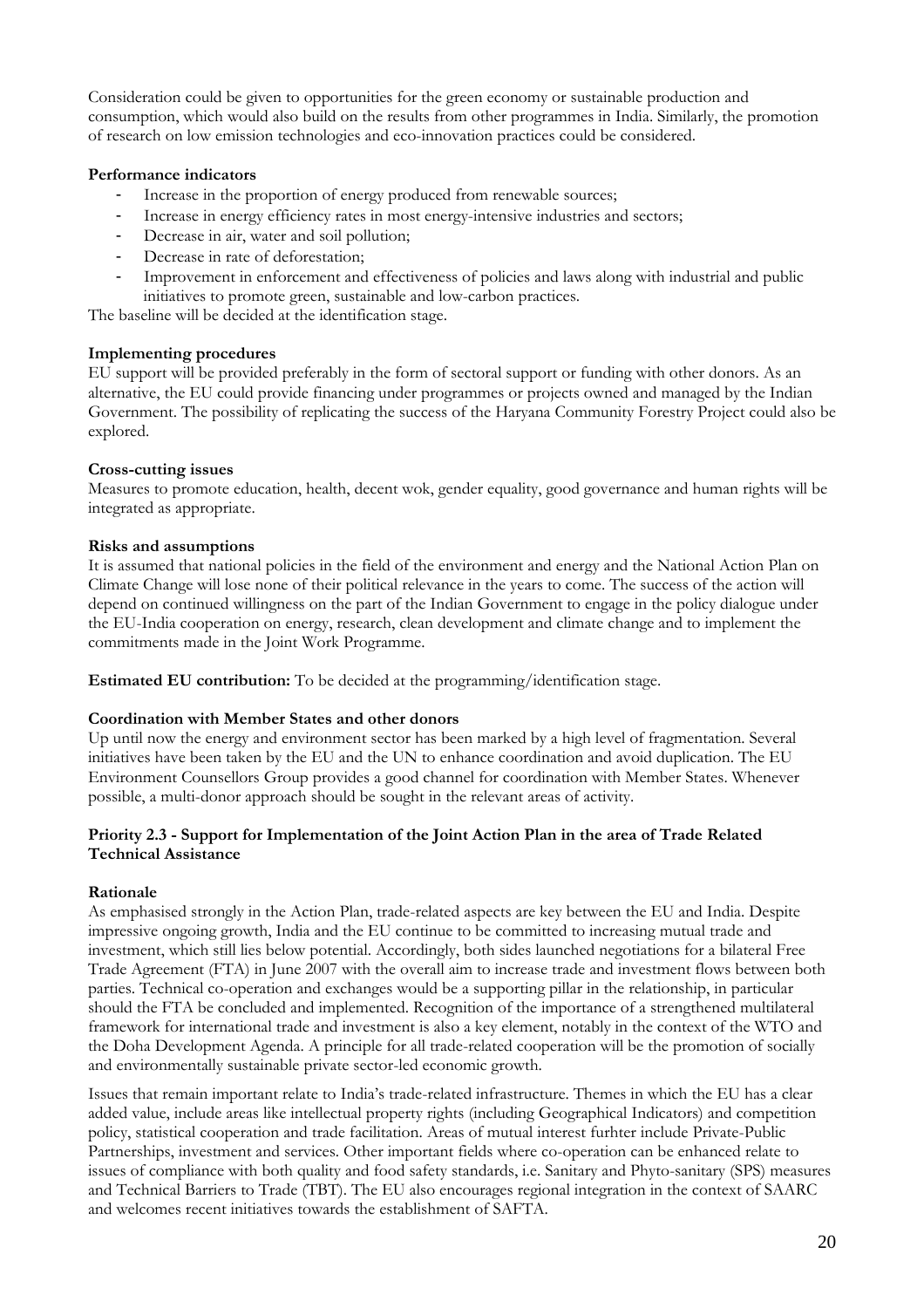Generally, India-EU economic cooperation in the trade-related field should facilitate increased mutual understanding through exchange of information and best practice. A continuous dialogue is necessary between partners and technical cooperation and exchanges will be a supporting pillar in the relationship.

#### **Objectives**

The overall objective is to support India's sustainable development by making trade and investment work for the creation of income and better employment opportunities in India.

#### **Expected results**

In order to fulfil the set objectives, an environment is to be created where the exchange of know-how, expertise and best practices are promoted.

Expected results should include:

- Enhanced co-operation in the areas of mutual interest;
- Increased trade, investment and business links between Europe and India;
- Enhanced capacity of relevant actors in the public and private sector on trade and investment;
- An improved framework for trade and investment, coupled with a more competitive environment and higher employment generation.

#### **Indicative Actions**

- Exchange of best practice, training, technical assistance, seminars and workshops, conferences, studies and exchange/study visits;
- Emphasis should be on using European and Indian expertise and coupling this with mechanisms to strengthen transfer of know how;
- Visibility-related activities through printed and other media will play a part in the implementation, to ensure the wide awareness of the EU's cooperation work in this field.

#### **Performance Indicators**

- Level of mutual understanding and shared positions on international trade and trade-related issues;
- Amount of mutual cooperation on technical international trade-related issues;
- Degree of compliance with mutual requirements for trade related issues;
- Level of mutual trade and investment flows between the EU and India;
- Level of understanding amongst Indian exporters of import requirements and compliance with relevant standards and procedures;
- Strengthening of information dissemination to facilitate two-way trade and investment flows.

#### **Implementation Modalities**

A dialogue will take place with the GoI for a possible application of a decentralised implementation system, and if successful, for implementation by the GoI afterwards. Activities should focus on those areas identified as key priorities. The overall need for this TRTA programme should be revisited nearer the time including in light of the progress made in the negotiations for a bilateral FTA.

#### **Cross-cutting Issues**

As a principle, socially and environmentally sustainable private sector-led economic growth should be promoted. Gender and environment will be mainstreamed in the activities as cross-cutting issues.

Links to other areas which are of relevance should be taken into account, such as legal reforms, land rights, compliance, civil society, access to justice, poverty reduction, and gender mainstreaming.

#### **Risks and Conditions**

Emphasis on cooperation activities on areas of mutual interest and keeping activities on a practical rather than political level should mitigate the risk that the GoI would halt co-operation over any of the sectors identified.

The needs arising from the Free Trade Agreement should become clearer over time but cannot yet be fully predicted. Flexibility in implementation would thus be desirable.